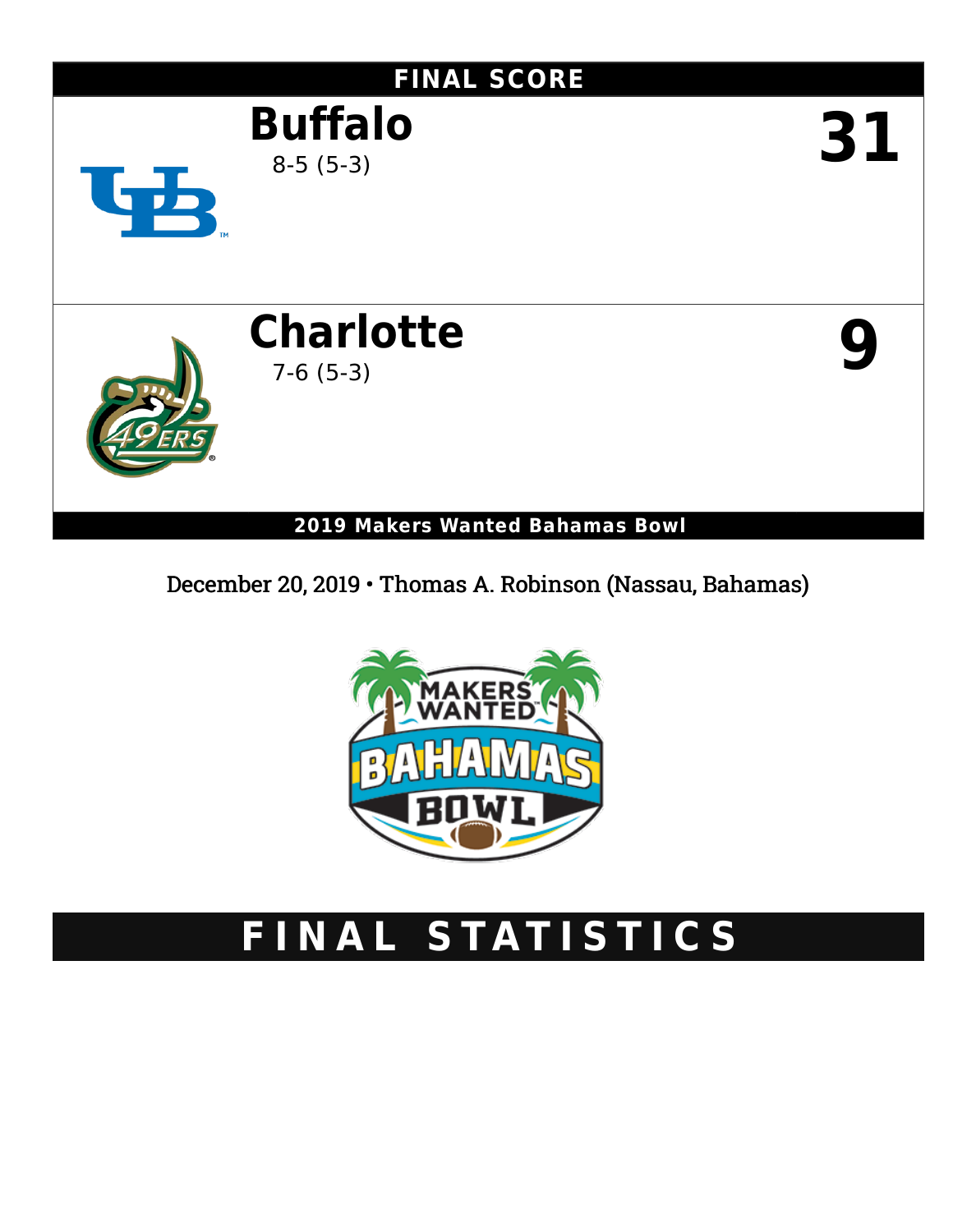### **Scoring Summary(Final) Buffalo vs. Charlotte**



### **(12/20/2019 at Nassau, Bahamas)**

Buffalo (8-5; 5-3) vs. Charlotte (7-6; 5-3) Date: 12/20/2019 • Site: Nassau, Bahamas • Stadium: Thomas A. Robinson Attendance: 13547

| <b>Score by Quarters</b> |    |  | Tota.   |
|--------------------------|----|--|---------|
| <b>Buffalo</b>           | 10 |  | ο.<br>ັ |
| Charlotte                |    |  |         |

| Qtr | Time  | <b>Scoring Play</b>                                                                          | $V-H$    |
|-----|-------|----------------------------------------------------------------------------------------------|----------|
| 1st | 09:12 | UB - NUNN, Antonio 12 yd TD PASS from VANTREASE, Kyle (KICK by MCNULTY, Alex), 7-61 3:11     | 7-0      |
| 2nd | 03:33 | UB - VANTREASE, Kyle 1 yd TD RUSH (KICK by MCNULTY, Alex), 15-74 8:26                        | $14 - 0$ |
| 2nd | 01:25 | UB - MCNULTY, Alex 31 yd FG 4--2 1:55                                                        | $17-0$   |
| 3rd | 05:22 | UB - PATTERSON, Jare 6 yd TD RUSH (KICK by MCNULTY, Alex), 7-43 3:45                         | $24 - 0$ |
| 3rd | 02:20 | CLT - TUCKER, Victor 51 yd TD PASS from REYNOLDS, Chris (PAT PASS attempt failed), 7-75 3:02 | $24-6$   |
| 4th | 10:50 | CLT - CRUZ, Jonathan 32 yd FG 10-54 5:26                                                     | $24-9$   |
| 4th | 01:43 | UB - PATTERSON, Jare 10 yd TD RUSH (KICK by MCNULTY, Alex), 16-75 9:07                       | $31-9$   |

Kickoff time: 2:00pm • End of Game: 5:14pm • Total elapsed time: 3:14 Officials: Referee: Wayne Winkler; Umpire: John Short; Linesman: S. Slaughter; Line judge: Ron Tubbs; Back judge: Jay Brown; Field judge: DuVal West;

Side judge: Chip Shields; Scorer: ;

Temperature: 77 • Wind: ENE26 • Weather: mostly cloudy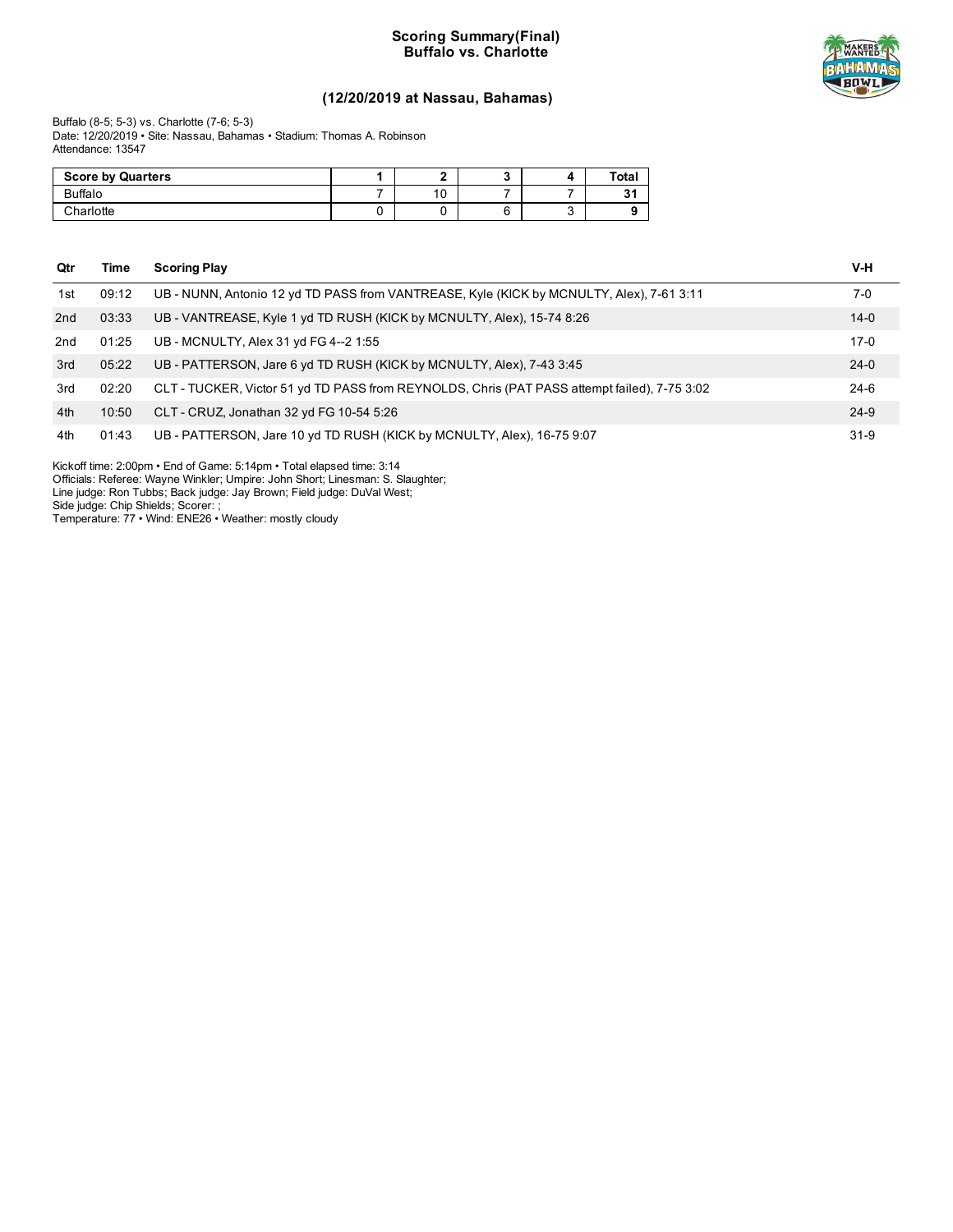### **Team Statistics(Final) Buffalo vs. Charlotte**



### **(12/20/2019 at Nassau, Bahamas)**

|                                  | UB           | <b>CLT</b>     |
|----------------------------------|--------------|----------------|
| <b>FIRST DOWNS</b>               | 19           | 15             |
| Rushing                          | 13           | $\overline{4}$ |
| Passing                          | 5            | 10             |
| Penalty                          | $\mathbf{1}$ | $\mathbf{1}$   |
| <b>NET YARDS RUSHING</b>         | 205          | 80             |
| <b>Rushing Attempts</b>          | 46           | 31             |
| Average Per Rush                 | 4.5          | 2.6            |
| <b>Rushing Touchdowns</b>        | 3            | $\mathbf 0$    |
| <b>Yards Gained Rushing</b>      | 214          | 100            |
| <b>Yards Lost Rushing</b>        | 9            | 20             |
| <b>NET YARDS PASSING</b>         | 77           | 198            |
| Completions-Attempts-Int         | $8 - 17 - 1$ | $15 - 24 - 1$  |
| Average Per Attempt              | 4.5          | 8.3            |
| Average Per Completion           | 9.6          | 13.2           |
| Passing Touchdowns               | $\mathbf{1}$ | $\mathbf{1}$   |
| <b>TOTAL OFFENSIVE YARDS</b>     | 282          | 278            |
| Total offensive plays            | 63           | 55             |
| Average Gain Per Play            | 4.5          | 5.1            |
| Fumbles: Number-Lost             | $0-0$        | $1 - 1$        |
| Penalties: Number-Yards          | $2 - 30$     | $3 - 20$       |
| <b>PUNTS-YARDS</b>               | $3 - 128$    | $1 - 39$       |
| Average Yards Per Punt           | 42.7         | 39.0           |
| Net Yards Per Punt               | 32.3         | 35.0           |
| Inside 20                        | 0            | 0              |
| 50+ Yards                        | 0            | 0              |
| Touchbacks                       | $\mathbf 0$  | $\mathbf 0$    |
| Fair catch                       | 0            | $\mathbf 0$    |
| <b>KICKOFFS-YARDS</b>            | 6-365        | $3 - 145$      |
| Average Yards Per Kickoff        | 60.8         | 48.3           |
| Net Yards Per Kickoff            | 60.8         | 48.3           |
| Touchbacks                       | 5            | $\mathbf{1}$   |
| Punt returns: Number-Yards-TD    | $1 - 4 - 0$  | $2 - 31 - 0$   |
| Average Per Return               | 4            | 15.5           |
| Kickoff returns: Number-Yards-TD | $0 - 0 - 0$  | $0 - 0 - 0$    |
| Average Per Return               | 0            | 0              |
| Interceptions: Number-Yards-TD   | $1 - 20 - 0$ | $1 - 34 - 0$   |
| Fumble Returns: Number-Yards     | $1 - 3$      |                |
| <b>Miscellaneous Yards</b>       | 0            | $\mathbf 0$    |
| Possession Time                  | 33:12        | 26:48          |
| 1st Quarter                      | 06:33        | 08:27          |
| 2nd Quarter                      | 10:27        | 04:33          |
| 3rd Quarter                      | 07:05        | 07:55          |
| 4th Quarter                      | 09:07        | 05:53          |
| <b>Third-Down Conversions</b>    | 7 of 14      | 5 of 12        |
| Fourth-Down Conversions          | 2 of 2       | 2 of 4         |
| Red Zone Scores-Chances          | 5 of 5       | $1$ of $2$     |
| Touchdowns                       | 4            | 0              |
| <b>Field Goals</b>               | 1 of 1       | $1$ of $2$     |
| Sacks By: Number-Yards           | $5 - 16$     | 0-0            |
| <b>PAT Kicks</b>                 | $4 - 4$      | $\sim$         |
| <b>Field Goals</b>               | 1 of 1       | 1 of $2$       |
| Points off turnovers             | 3            | 0              |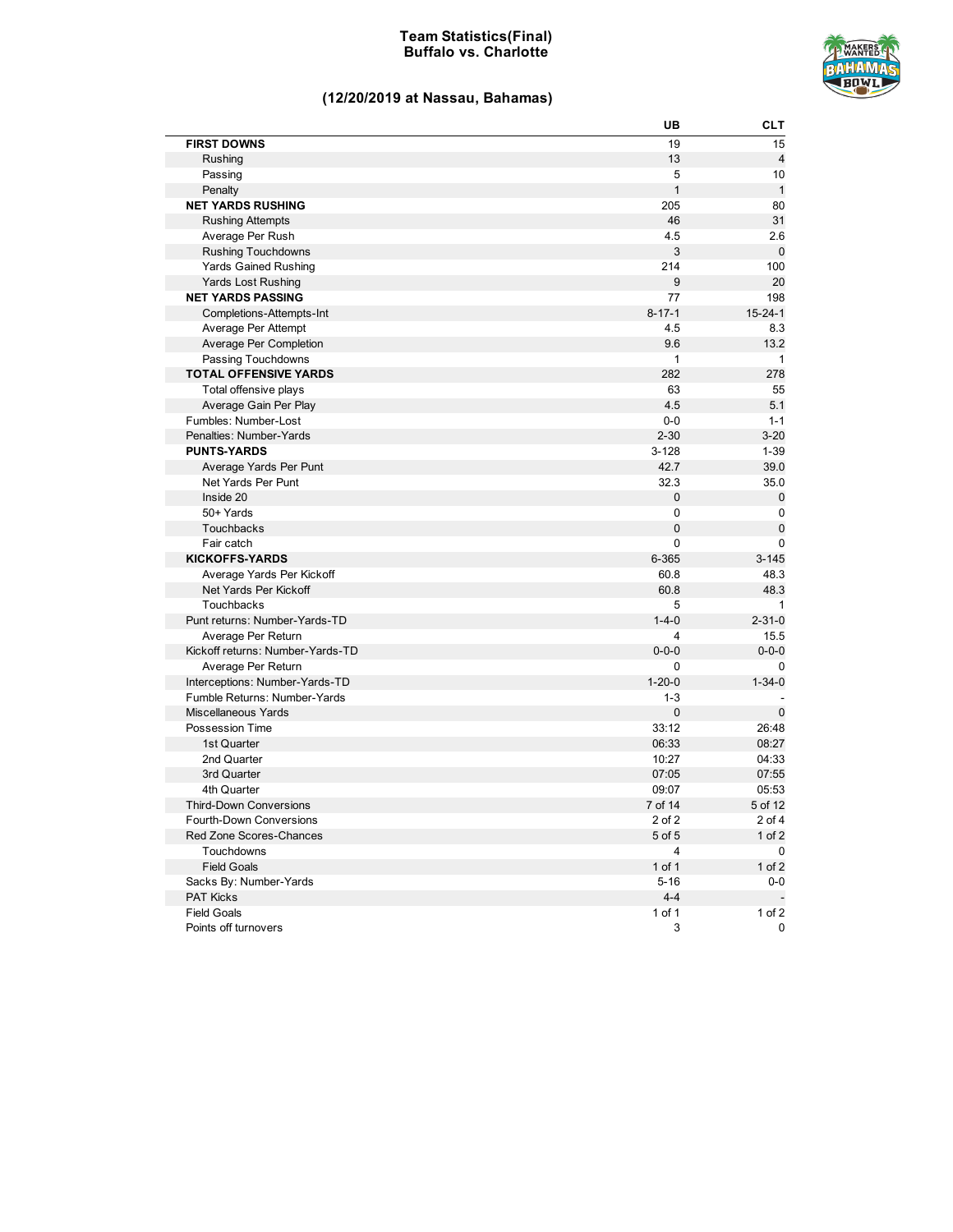### **Individual Statistics(Final) Buffalo vs. Charlotte**



### **(12/20/2019 at Nassau, Bahamas)**

| Buffalo             |     |     |              |           |        |             |            |           |                |           |    |        |
|---------------------|-----|-----|--------------|-----------|--------|-------------|------------|-----------|----------------|-----------|----|--------|
| <b>Rushing</b>      |     | No. |              | Gain      | Loss   |             | <b>Net</b> |           | TD             | Lg        |    | Avg    |
| PATTERSON, Jare     |     | 32  |              | 180       |        | 7           | 173        |           | $\overline{2}$ | 21        |    | 5.4    |
| MARKS, Kevin        |     | 12  |              | 29        |        | 2           |            | 27        | 0              | 7         |    | 2.3    |
| VANTREASE, Kyle     |     | 2   |              | 5         |        | 0           |            | 5         | 1              | 4         |    | 2.5    |
| Totals              |     | 46  |              | 214       |        | 9           | 205        |           | 3              | 21        |    | 4.5    |
| <b>Passing</b>      |     |     | <b>C-A-I</b> |           | Yds    |             | TD         |           | Long           |           |    | Sack   |
| VANTREASE, Kyle     |     |     | $8 - 17 - 1$ |           |        | 77          | 1          |           |                | 23        |    | 0      |
| <b>Totals</b>       |     |     | $8 - 17 - 1$ |           |        | 77          | 1          |           |                | 23        |    | 0      |
| <b>Receiving</b>    |     |     | No.          |           | Yards  |             | TD         |           |                | Long      |    | Tgt    |
| NUNN, Antonio       |     |     | 5            |           |        | 53          |            | 1         |                | 23        |    | 10     |
| LEFEBVRE, Zac       |     |     | 2            |           |        | 18          |            | 0         |                | 12        |    | 2      |
| LEE, Daniel         |     |     | 1            |           |        | 6           |            | 0         |                | 6         |    | 1      |
| <b>Totals</b>       |     |     | 8            |           |        | 77          |            | 1         |                | 23        |    | 16     |
| <b>Punting</b>      |     | No. |              | Yds       |        | Avg         |            | Long      |                | In20      |    | ΤВ     |
| BALTAR, Jackson     |     |     | 3            | 128       |        | 42.7        |            |           | 47             |           | 0  | 0      |
| Totals              |     |     | 3            | 128       |        | 42.7        |            |           | 47             |           | 0  | 0      |
|                     |     |     | Punt         |           |        |             | Kickoff    |           |                | Intercept |    |        |
| <b>Returns</b>      | No  | Yds |              | Lg        | No Yds |             |            | Lg        |                | No        |    | Yds Lg |
| NUNN, Antonio       | 1   |     | 4            | 4         | 0      |             | 0          | 0         |                | 0         | 0  | 0      |
| PATTERSON, Jame     | 0   |     | 0            | 0         | 0      |             | 0          | 0         |                | 1         | 20 | 20     |
| <b>Totals</b>       | 1   |     | 4            | 4         | 0      |             | 0          | 0         |                | 1         | 20 | 20     |
| Field goals         |     | Qtr |              | Time      |        | <b>Dist</b> |            |           |                | Result    |    |        |
| MCNULTY, Alex       | 2nd |     |              | 01:25     |        |             | 31 yards   |           |                | good      |    |        |
| <b>Kickoffs</b>     | No. |     |              | Yards     |        |             |            | Avg       |                | TВ        | OВ |        |
| MCNULTY, Alex       | 6   |     |              | 365 yards |        |             |            | 60.8      |                | 5         | 0  |        |
| All-purpose         |     |     |              | Run       | Rcv    |             | ΚR         | <b>PR</b> |                | ΙR        |    | Total  |
| PATTERSON, Jare     |     |     |              | 173       | 0      |             | 0          |           | 0              | 0         |    | 173    |
| NUNN, Antonio       |     |     |              | 0         | 53     |             | 0          |           | 4              | 0         |    | 57     |
| <b>MARKS, Kevin</b> |     |     |              | 27        | 0      |             | 0          |           | 0              | 0         |    | 27     |
| PATTERSON, Jame     |     |     |              | 0         | 0      |             | 0          |           | 0              | 20        |    | 20     |

FUMBLES: Buffalo- . Charlotte- REYNOLDS, Chris 1-1 .

| <b>Charlotte</b>      |                |                |                |     |             |           |      |           |           |              |
|-----------------------|----------------|----------------|----------------|-----|-------------|-----------|------|-----------|-----------|--------------|
| <b>Rushing</b>        |                | No.            | Gain           |     | Loss        |           | Net  | TD        | Lg        | Avg          |
| LEMAY, Benny          |                | 13             | 49             |     |             | 4         | 45   | 0         | 8         | 3.5          |
| TUCKER, Victor        |                | 1              |                | 12  |             | 0         | 12   | 0         | 12        | 12           |
| ELDER, M.             |                | $\overline{2}$ | 10             |     |             | 0         | 10   | 0         | 7         | 5            |
| REYNOLDS, Chris       |                | 14             | 26             |     |             | 16        | 10   | 0         | 8         | 0.7          |
| MCALLISTER, A.        |                | 1              |                | 3   |             | 0         | 3    | 0         | 3         | 3            |
| <b>Totals</b>         |                | 31             | 100            |     |             | 20        | 80   | 0         | 12        | 2.6          |
| <b>Passing</b>        |                |                | C-A-I          |     | Yds         |           | TD   | Long      |           | Sack         |
| REYNOLDS, Chris       |                |                | $15 - 24 - 1$  |     | 198         |           | 1    |           | 51        | 5            |
| Totals                |                |                | $15 - 24 - 1$  |     | 198         |           | 1    |           | 51        | 5            |
| <b>Receiving</b>      |                |                | No.            |     | Yards       |           | TD   |           | Long      | Tgt          |
| RINGWOOD, Tyler       |                |                | 5              |     |             | 64        | 0    |           | 25        | 6            |
| DOLLAR, Cameron       |                |                | 4              |     |             | 48        | 0    |           | 29        | 4            |
| TUCKER, Victor        |                |                | 3              |     |             | 61        | 1    |           | 51        | 5            |
| ELDER, M.             |                |                | $\overline{2}$ |     |             | 18        | 0    |           | 10        | 4            |
| CARRIERE, Ryan        |                |                | 1              |     |             | 7         | 0    |           | 7         | 1            |
| <b>Totals</b>         |                |                | 15             |     |             | 198       | 1    |           | 51        | 23           |
| <b>Punting</b>        |                |                | No.            | Yds | Avg         |           | Long |           | ln20      | ΤВ           |
| <b>BOWLER, Connor</b> |                |                | 1              | 39  | 39.0        |           |      | 39        |           | 0<br>0       |
| <b>Totals</b>         |                |                | 1              | 39  | 39.0        |           |      | 39        |           | 0<br>0       |
|                       |                | Punt           |                |     |             | Kickoff   |      |           | Intercept |              |
| <b>Returns</b>        | No             | Yds            | Lg             |     | No          | Yds       | Lg   |           | No        | Yds<br>Lg    |
| LYON, Nafees          | 2              | 31             | 22             |     | 0           | 0         | 0    |           | 0         | 0<br>0       |
| GIBBS, Marquavis      | 0              | 0              | 0              |     | 0           | 0         | 0    |           | 1         | 34<br>34     |
| <b>Totals</b>         | $\overline{2}$ | 31             | 22             |     | 0           | 0         | 0    |           | 1         | 34<br>34     |
| Field goals           |                | Qtr            | Time           |     | <b>Dist</b> |           |      |           | Result    |              |
| CRUZ, Jonathan        |                | 1st            | 03:44          |     | 33 yards    |           |      |           | missed    |              |
| CRUZ, Jonathan        |                | 4th            | 10:50          |     | 32 yards    |           |      |           | good      |              |
| <b>Kickoffs</b>       |                | No.            | Yards          |     |             |           | Avg  |           | ΤВ        | ОВ           |
| CRUZ, Jonathan        |                | 3              | 145 yards      |     |             |           | 48.3 |           | 1         | 0            |
| All-purpose           |                |                | Run            |     | Rcv         | <b>KR</b> |      | <b>PR</b> | ΙR        | <b>Total</b> |
| <b>TUCKER, Victor</b> |                |                | 12             |     | 61          |           | 0    | 0         | 0         | 73           |
| RINGWOOD, Tyler       |                |                | 0              |     | 64          |           | 0    | 0         | 0         | 64           |
| DOLLAR, Cameron       |                |                | 0              |     | 48          |           | 0    | 0         | 0         | 48           |

LEMAY, Benny 45 0 0 0 0 45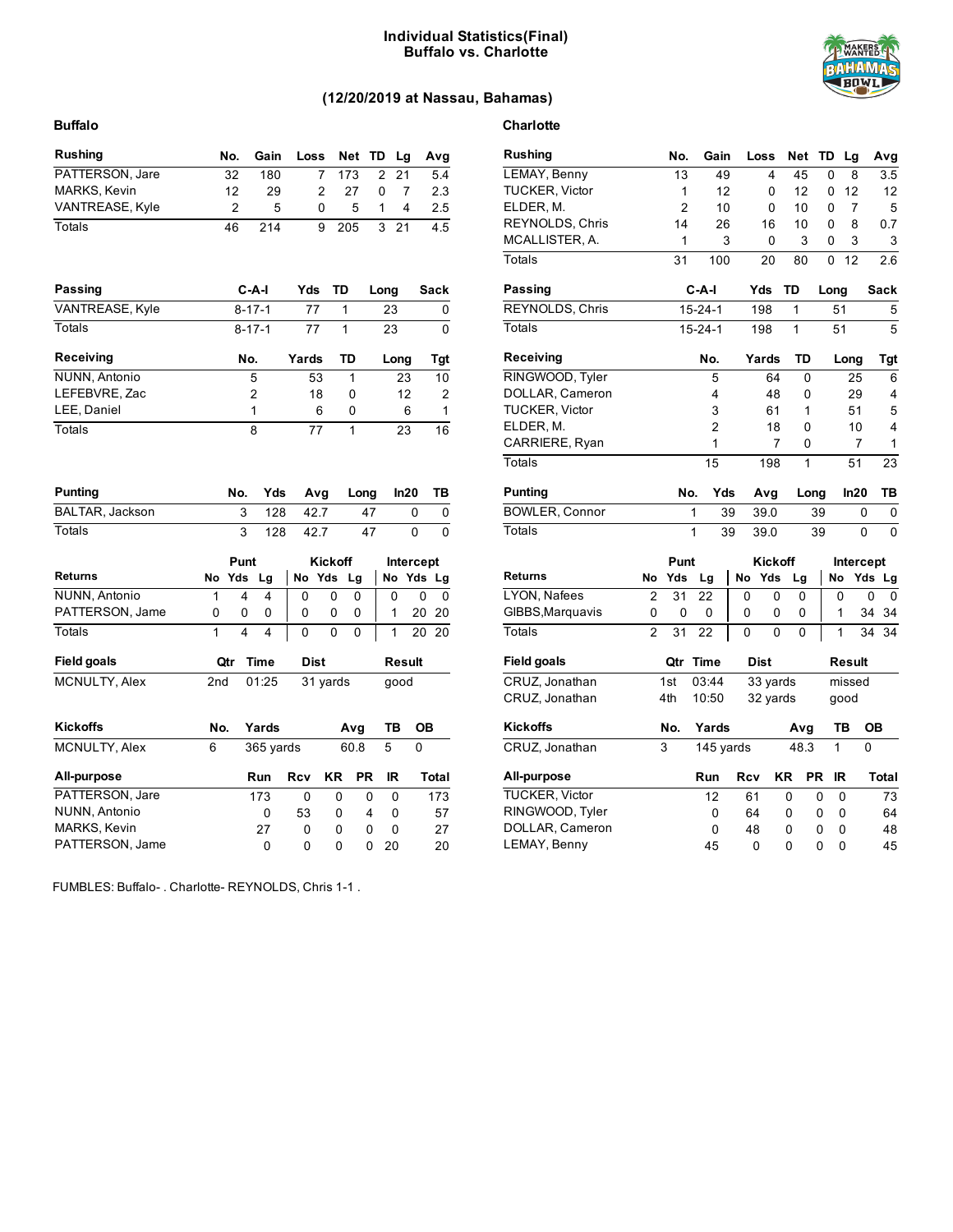### **Defensive Statistics(Final) Buffalo vs. Charlotte**



|    | (12/20/2019 at Nassau, Bahamas) |                |                    |                           |                                                      |                             |                                  |                                |                                            |                                                      |                                                      |                                          |  |
|----|---------------------------------|----------------|--------------------|---------------------------|------------------------------------------------------|-----------------------------|----------------------------------|--------------------------------|--------------------------------------------|------------------------------------------------------|------------------------------------------------------|------------------------------------------|--|
| #  | <b>Buffalo</b>                  | Solo           | Ast                | <b>Total</b>              | Sacks-Yds                                            | <b>TFL-Yds</b>              | FF                               | FR-Yds                         | Int-Yds                                    | <b>BrUp</b>                                          | <b>Blks</b>                                          | QBH                                      |  |
| 9  | BANKS, Joey                     | 4              | 5                  | 9                         |                                                      | $\overline{a}$              | $\blacksquare$                   |                                | $\blacksquare$                             | $\blacksquare$                                       |                                                      |                                          |  |
|    | 15 ABBAS, Ali                   | 4              | 5                  | 9                         |                                                      | $\overline{a}$              | $\qquad \qquad \blacksquare$     |                                |                                            | 1                                                    | $\qquad \qquad \blacksquare$                         |                                          |  |
|    | 12 RUSSELL, Devon               | 3              | $\overline{4}$     | $\overline{7}$            | $1.0 - 1$                                            | $1.0 - 1$                   | $\blacksquare$                   | $\overline{\phantom{a}}$       | $\blacksquare$                             | $\blacksquare$                                       | $\overline{\phantom{a}}$                             | $\overline{\phantom{a}}$                 |  |
|    | 49 RIGGINS, Taylor              | 3              | 3                  | 6                         | $\overline{a}$                                       | $0.5 - 2$                   | $\overline{\phantom{a}}$         | $\overline{a}$                 | $\overline{\phantom{a}}$                   | $\overline{\phantom{a}}$                             | $\overline{\phantom{a}}$                             | $\mathbf{1}$                             |  |
|    | 5A TERRY, Tim                   | 1              | 4                  | 5                         | $\overline{\phantom{a}}$                             | $\mathcal{L}_{\mathcal{A}}$ | $\overline{\phantom{a}}$         | $\overline{\phantom{a}}$       | $\overline{\phantom{a}}$                   | $\overline{\phantom{a}}$                             | $\blacksquare$                                       |                                          |  |
|    | 33 HILL, Tyrone                 | 0              | 5                  | 5                         | $\overline{a}$                                       | $0.5 - 2$                   | $\overline{a}$                   |                                |                                            | $\mathbf{1}$                                         | $\overline{\phantom{a}}$                             |                                          |  |
| 50 | KOONCE, Malcolm                 | 2              | 3                  | 5                         | $2.0 - 5$                                            | $2.0 - 5$                   | 1                                | $\overline{\phantom{a}}$       | $\blacksquare$                             | $\overline{\phantom{a}}$                             | $\overline{\phantom{a}}$                             | $\mathbf{1}$                             |  |
|    | 52 MACK, Ledarius               | $\mathbf{1}$   | 4                  | 5                         | $1.0 - 9$                                            | $1.0 - 9$                   | $\overline{\phantom{a}}$         | $1 - 3$                        |                                            |                                                      |                                                      |                                          |  |
|    | 42 OTWINOWSKI, Mat              | 0              | 4                  | 4                         | $\overline{\phantom{a}}$                             | $\overline{\phantom{a}}$    | $\overline{\phantom{a}}$         | $\overline{\phantom{a}}$       | $\overline{\phantom{a}}$                   | $\overline{\phantom{a}}$                             | $\qquad \qquad \blacksquare$                         |                                          |  |
|    | 31 WRIGHT, Kadofi               | $\mathbf{1}$   | $\overline{2}$     | 3                         |                                                      |                             |                                  |                                |                                            |                                                      |                                                      | $\mathbf{1}$                             |  |
| 41 | PATTERSON, Jame                 | 0              | 3                  | 3                         | $\blacksquare$                                       | $\overline{\phantom{a}}$    | $\overline{\phantom{a}}$         | $\overline{\phantom{a}}$       | $1 - 20$                                   | $\overline{\phantom{a}}$                             | $\overline{\phantom{a}}$                             |                                          |  |
|    | 91 WILSON, Eddie                | $\overline{2}$ | $\mathbf{1}$       | 3                         | $1.0 - 1$                                            | $1.0 - 1$                   | $\overline{\phantom{a}}$         | $\overline{\phantom{a}}$       | $\overline{\phantom{a}}$                   | $\overline{\phantom{a}}$                             | $\overline{\phantom{a}}$                             |                                          |  |
| 3  | WASHINGTON, Aap                 | 0              | $\mathbf{1}$       | $\mathbf{1}$              | $\overline{\phantom{a}}$                             | $\overline{\phantom{a}}$    | $\overline{\phantom{a}}$         | $\overline{\phantom{a}}$       | $\overline{\phantom{a}}$                   | $\overline{\phantom{a}}$                             | $\overline{\phantom{m}}$                             | $\overline{\phantom{a}}$                 |  |
|    | 11 AKIN, Wankeith               | 0              | $\mathbf{1}$       | $\mathbf{1}$              | $\overline{a}$                                       |                             | $\overline{\phantom{0}}$         | $\overline{\phantom{a}}$       |                                            | $\overline{\phantom{a}}$                             | $\overline{\phantom{a}}$                             |                                          |  |
| 24 | GROSS, Cory                     | $\mathbf{1}$   | 0                  | $\mathbf{1}$              | $\overline{\phantom{a}}$                             | $\overline{\phantom{a}}$    | $\blacksquare$                   | $\overline{\phantom{a}}$       | $\overline{a}$                             | $\blacksquare$                                       | $\overline{\phantom{a}}$                             |                                          |  |
|    | 37 DAVIS, Evan                  | 0              | $\mathbf{1}$       | $\mathbf{1}$              | $\overline{\phantom{a}}$                             | $\overline{\phantom{a}}$    | $\overline{\phantom{a}}$         |                                |                                            | $\overline{\phantom{a}}$                             | $\overline{\phantom{a}}$                             |                                          |  |
|    | 48 WEITZ, Fabian                | 0              | $\mathbf{1}$       | $\mathbf{1}$              | $\overline{a}$                                       | $\overline{a}$              | $\blacksquare$                   | $\overline{\phantom{a}}$       | $\overline{a}$                             | $\blacksquare$                                       | $\blacksquare$                                       |                                          |  |
|    | 86 TODD, Carlton                | $\mathbf{1}$   | $\mathbf 0$        | $\mathbf{1}$              | $\overline{\phantom{a}}$                             | $\overline{\phantom{a}}$    | $\overline{\phantom{a}}$         | $\overline{\phantom{a}}$       |                                            | $\overline{\phantom{a}}$                             | $\overline{\phantom{a}}$                             |                                          |  |
|    | 93 ONWUKA, Chibuez              | 0              | $\mathbf{1}$       | $\mathbf{1}$              | ÷,                                                   | Ĭ.                          | $\overline{\phantom{a}}$         | $\overline{a}$                 | $\overline{a}$                             | $\blacksquare$                                       | $\overline{\phantom{a}}$                             | $\overline{a}$                           |  |
|    | 92 MCGEE, Ronald                |                |                    |                           |                                                      |                             | $\overline{\phantom{a}}$         | $\overline{\phantom{a}}$       | $\overline{\phantom{a}}$                   | $\overline{\phantom{a}}$                             | $\qquad \qquad \blacksquare$                         | $\mathbf{1}$                             |  |
|    | <b>Totals</b>                   | 23             | 48                 | 71                        | $5 - 16$                                             | $6.0 - 20$                  | $\mathbf{1}$                     | $1 - 3$                        | $1 - 20$                                   | $\overline{2}$                                       | $\Omega$                                             | $\overline{4}$                           |  |
|    | # Charlotte                     | Solo           | Ast                | <b>Total</b>              | Sacks-Yds                                            | <b>TFL-Yds</b>              | FF                               | FR-Yds                         | Int-Yds                                    | <b>BrUp</b>                                          | <b>Blks</b>                                          | QBH                                      |  |
| 40 | <b>WATTS, Markees</b>           | $\overline{2}$ | 9                  | 11                        | $\blacksquare$                                       | $0.5 - 2$                   | $\overline{\phantom{a}}$         | $\blacksquare$                 | $\overline{a}$                             | $\blacksquare$                                       | $\overline{\phantom{a}}$                             |                                          |  |
|    | 15 GIBBS, Marquavis             | 5              | 4                  | 9                         |                                                      | $1.5 - 5$                   |                                  |                                | $1 - 34$                                   |                                                      |                                                      |                                          |  |
|    | 1F FUGATE, Jacione              | $\overline{2}$ | 6                  | 8                         | $\overline{a}$                                       | $\overline{a}$              | $\overline{a}$                   | $\overline{\phantom{a}}$       | $\overline{a}$                             | $\overline{\phantom{a}}$<br>$\overline{a}$           | $\overline{\phantom{a}}$                             | $\blacksquare$                           |  |
|    | HIGHSMITH, Alex                 | 3              | $\overline{4}$     | $\overline{7}$            | $\overline{\phantom{a}}$                             | ÷,                          | $\overline{\phantom{a}}$         | ÷,                             | $\overline{\phantom{a}}$                   |                                                      |                                                      |                                          |  |
| 5  | 2F FAISON-WALDEN,B              | 3              | 3                  | 6                         | $\overline{\phantom{a}}$                             | $1.0 - 2$                   | $\overline{\phantom{a}}$         | $\overline{\phantom{a}}$       | $\overline{\phantom{a}}$                   | $\overline{\phantom{a}}$<br>$\overline{\phantom{a}}$ | $\overline{\phantom{a}}$<br>$\blacksquare$           | $\blacksquare$                           |  |
|    | 34 GEMMELL, Jeff                | $\overline{2}$ | $\overline{4}$     | 6                         |                                                      | $\overline{a}$              |                                  |                                |                                            |                                                      |                                                      |                                          |  |
|    | 22 SEGURA, Henry                | 4              | $\mathbf{1}$       | 5                         | $\overline{\phantom{a}}$                             |                             | $\blacksquare$                   |                                | $\blacksquare$                             | $\mathbf{1}$                                         | $\overline{\phantom{a}}$<br>$\overline{\phantom{a}}$ | $\overline{\phantom{a}}$                 |  |
|    | 17 MARTIN, Luke                 | $\mathbf{1}$   | 3                  | $\overline{\mathbf{4}}$   |                                                      | $\overline{\phantom{a}}$    |                                  | $\overline{\phantom{a}}$       |                                            |                                                      |                                                      |                                          |  |
| 6  | OSBORNE, M.                     | $\mathbf{1}$   | 2                  | 3                         | $\qquad \qquad \blacksquare$                         | $\overline{\phantom{a}}$    |                                  |                                | $\blacksquare$                             | $\overline{\phantom{a}}$<br>$\mathbf{1}$             | $\overline{\phantom{a}}$                             |                                          |  |
|    | 33 SHARPE, Jaylon               | $\mathbf{1}$   | $\sqrt{2}$         | $\ensuremath{\mathsf{3}}$ | $\overline{\phantom{a}}$<br>$\overline{\phantom{0}}$ | $\overline{\phantom{a}}$    | $\overline{\phantom{a}}$         | $\overline{\phantom{a}}$<br>L, |                                            | $\blacksquare$                                       | $\overline{\phantom{a}}$                             | $\overline{\phantom{a}}$                 |  |
|    | 8 LYON, Nafees                  | $\overline{2}$ | $\mathbf 0$        | $\overline{2}$            |                                                      | $\overline{a}$              | $\blacksquare$                   |                                |                                            |                                                      | $\qquad \qquad \blacksquare$                         |                                          |  |
|    | 90 DOCTOR, Tommy                | $\mathbf{1}$   | $\mathbf{1}$       | $\overline{2}$            | $\overline{\phantom{a}}$                             | $\overline{\phantom{a}}$    | $\overline{\phantom{a}}$         | ÷,<br>÷,                       | $\blacksquare$<br>$\overline{\phantom{a}}$ | $\overline{\phantom{a}}$                             | $\overline{\phantom{a}}$                             | $\overline{\phantom{a}}$<br>$\mathbf{1}$ |  |
|    |                                 |                |                    |                           | $\overline{\phantom{a}}$                             |                             |                                  |                                |                                            | $\overline{\phantom{a}}$                             | $\qquad \qquad \blacksquare$                         |                                          |  |
|    |                                 |                |                    |                           |                                                      |                             |                                  | $\blacksquare$                 | $\overline{\phantom{a}}$                   |                                                      | $\overline{\phantom{a}}$                             |                                          |  |
|    | 98 HORNE, Timmy                 | 0              | $\overline{2}$     | $\overline{2}$            | $\overline{\phantom{a}}$                             | $\overline{\phantom{a}}$    | $\blacksquare$                   |                                |                                            | $\overline{\phantom{a}}$                             |                                                      |                                          |  |
|    | 24 ROGERS, Solomon              | $\mathbf 0$    | $\mathbf{1}$       | $\mathbf{1}$              | $\overline{a}$                                       |                             |                                  | ٠                              |                                            | $\overline{a}$                                       | $\overline{\phantom{a}}$                             |                                          |  |
|    | 54 TAYLOR, Dominic              | $\mathbf{1}$   | 0                  | $\mathbf 1$               | $\overline{\phantom{a}}$                             |                             | $\blacksquare$                   | ÷,                             | $\overline{a}$                             | $\blacksquare$                                       | $\blacksquare$                                       |                                          |  |
|    | 68 FISHER, Jaelin               | $\mathbf 0$    | $\mathbf{1}$       | $\mathbf{1}$              | ٠                                                    |                             |                                  |                                |                                            | $\overline{\phantom{a}}$                             | $\overline{\phantom{a}}$                             |                                          |  |
|    | 71 CLARK, Cameron<br>Totals     | 0<br>28        | $\mathbf{1}$<br>44 | 1<br>72                   | ٠<br>$0 - 0$                                         | $\overline{a}$<br>$3.0 - 9$ | $\blacksquare$<br>$\overline{0}$ | $0-0$                          | $1 - 34$                                   | $\blacksquare$<br>$\overline{2}$                     | $\overline{\phantom{a}}$<br>$\Omega$                 | $\mathbf{1}$                             |  |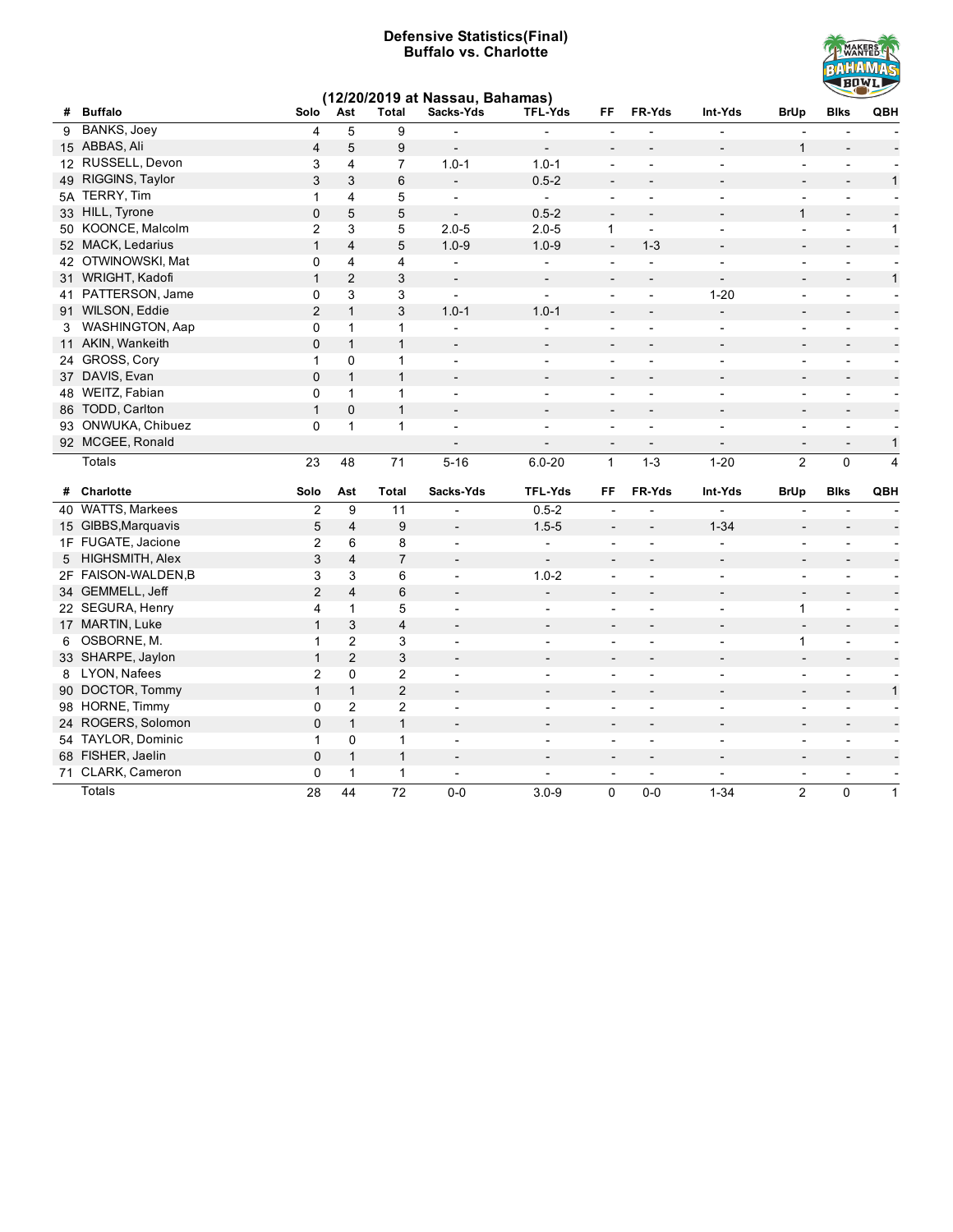### **Participation Report(Final) Buffalo vs. Charlotte**



### **(12/20/2019 at Nassau, Bahamas)**

**Charlotte**

| Pos       | ##             | <b>OFFENSE</b>  | Pos          | ## | <b>OFFENSE</b>        |
|-----------|----------------|-----------------|--------------|----|-----------------------|
| <b>WR</b> | 1.             | NUNN, Antonio   | QB           | 3  | REYNOLDS, Chris       |
| QB        | $\overline{7}$ | VANTREASE, Kyle | <b>SLOT</b>  | 4  | DOLLAR, Cameron       |
| <b>RB</b> | 26             | PATTERSON, Jare | WR.          | 9  | <b>TUCKER, Victor</b> |
| TE.       | 44             | MOLINICH, Jake  | RB           | 32 | LEMAY, Benny          |
| <b>RT</b> | 59             | FUZAK, Jake     | RG.          | 53 | ALLEN, Jalen          |
| C         | 62             | NOVITSKY, Mike  | LG           | 54 | TAYLOR, Dominic       |
| <b>RG</b> | 65             | JACK-KURDYLA, T | $\mathsf{C}$ | 68 | FISHER, Jaelin        |
| LT.       | 67             | KSIEZARCZYK, Ev | RT.          | 70 | EMMANUEL, D.          |
| LG        | 72             | NOSWORTHY, Paul | LT.          | 71 | CLARK, Cameron        |
| TE.       | 85             | BOURASSA, Julie | WR.          | 81 | RINGWOOD, Tyler       |
| TE        | 89             | LEFEBVRE, Zac   | TE           | 85 | CARRIERE, Ryan        |
|           |                |                 |              |    |                       |
|           |                |                 |              |    |                       |
| Pos       | ##             | <b>DEFENSE</b>  | Pos          | ## | <b>DEFENSE</b>        |
| CB        | 3              | WASHINGTON, Aap | <b>FS</b>    | 1F | FUGATE, Jacione       |
| SS        | 9              | BANKS, Joey     | LB           | 2F | FAISON-WALDEN, B      |
| CB        | 12             | RUSSELL, Devon  | DE           | 5  | HIGHSMITH, Alex       |
| LB        | 31             | WRIGHT, Kadofi  | CB           | 6  | OSBORNE, M.           |
| FS.       | 33             | HILL, Tyrone    | CB           | 8  | LYON, Nafees          |
| LB        | 41             | PATTERSON, Jame | SS           | 15 | GIBBS, Marguavis      |
| LB        | 42             | OTWINOWSKI, Mat | <b>NICK</b>  | 22 | SEGURA, Henry         |
| DE        | 49             | RIGGINS, Taylor | LB.          | 34 | GEMMELL, Jeff         |
| DE        | 50             | KOONCE, Malcolm | DE           | 40 | WATTS, Markees        |
| DT        | 91             | WILSON, Eddie   | DT           | 90 | DOCTOR, Tommy         |

**Buffalo:** 1T-WILSON, Trevor; 1K-MCNULTY, Alex; 2-ANDERSON, Theo; 2A-AHMED, Tajay; 3A-LEE, Daniel; 4-KING, Isaiah; 5A-TERRY, Tim; 5-MARKS, Kevin; 6-MICHEL, Max; 11-AKIN, Wankeith; 14-BALTAR, Jackson; 15-ABBAS, Ali; 24-GROSS, Cory; 28-LAMOUR, Dev; 30-MILLER, Rich; 34- HARRISON, Ja'Va; 36-BURNISTON, Cole; 37-DAVIS, Evan; 45-GANTLEY, Evan; 48-WEITZ, Fabian; 52-MACK, Ledarius; 57-RIORDAN, Jeremi; 64- KENEFICK, Micha; 66-GALL, Jacob; 79-KLENK, Jack; 86-TODD, Carlton; 92-MCGEE, Ronald; 94-BLACK, Eric; 95-WOODS, Tyrece; 99-DARELUS, Frendy;

**Charlotte:** 1-ELDER, M.; 1J-JEFFERY, Justin; 2C-CAMP, Calvin; 3P-PITMAN, Jonnie; 4M-MCMILLAN,Lance; 5M-MCALLISTER, A.; 6G-GOODE, Tre'; 11-CRUZ, Jonathan; 12-HAYNES, C.; 13-SMALLS JR., T.; 17-MARTIN, Luke; 19-BOWLER, Connor; 23-MARTINEZ, Matt; 24-ROGERS, Solomon; 25- HENDERSON, Noah; 26-PARKER, Caleb; 30-FINGER, Ishod; 33-SHARPE, Jaylon; 36-CHEATEM, Robert; 39-CORBETT, Kyle; 43-BRAITHWAITE, R.; 45-MISENHEIMER, J.; 46-OVERHOLT,Dillon; 47-WELLENHOFER, J.; 50-THIERFELDER, J.; 56-GRAHAM, Will; 58-RAY, Johnny; 59-TURNER, B.J.; 60- WALLACE, Bryan; 61-MCLAUGHLIN,Doug; 69-RASUO, Dejan; 72-WELBORN, Gage; 74-BATEN, Tim; 75-TIMMONS, J.; 77-HARKNESS, Malik; 80- ROBERSON, C.; 86-SACCOMANNO,Moss; 87-HARRIS, Isaiah; 88-HUNT, Jacob; 92-STEWART, Demond; 99-CHANDLER,Taylor;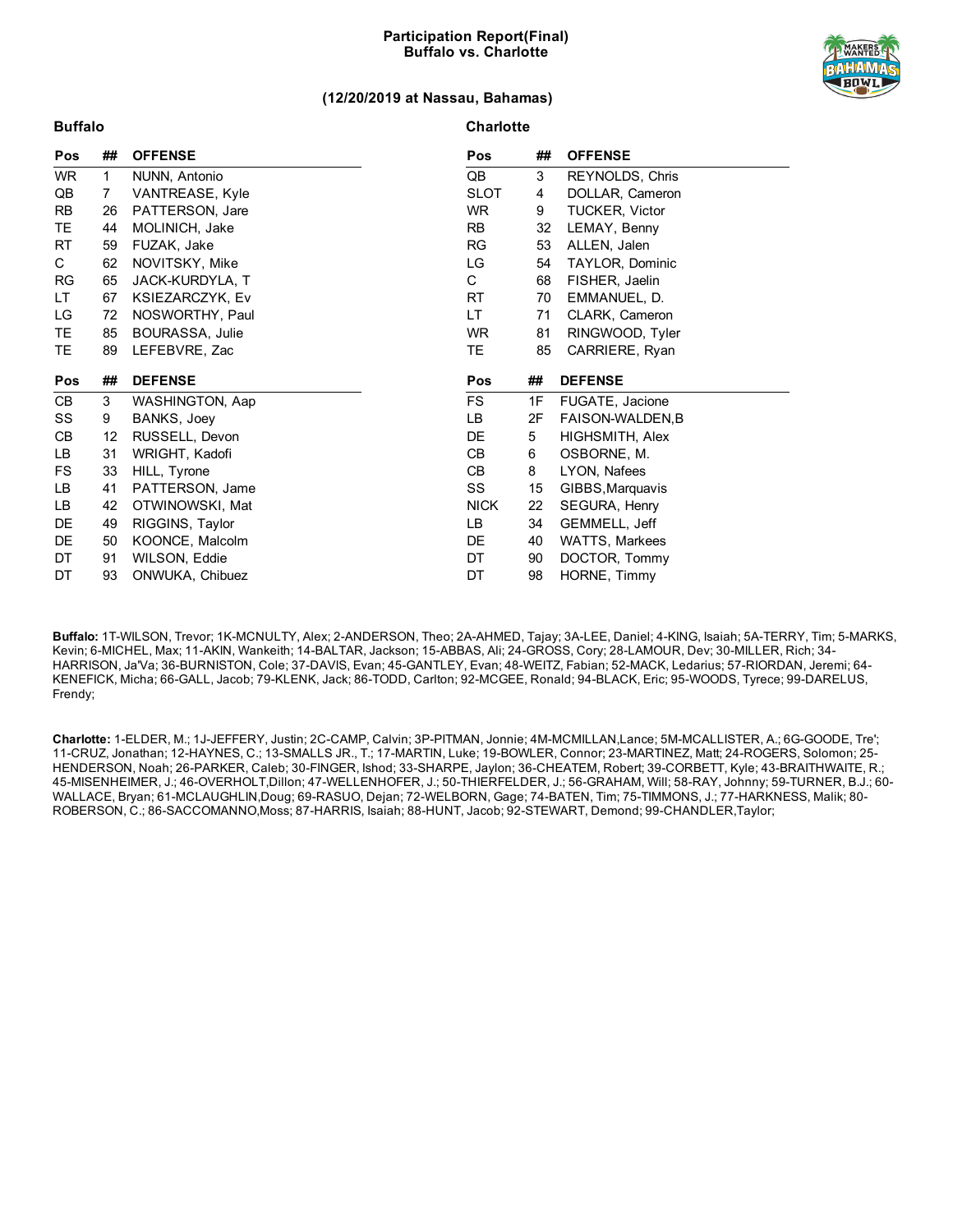### **Drive Chart (By Team)(Final) Buffalo vs. Charlotte**



### **(12/20/2019 at Nassau, Bahamas)**

|           |                 | <b>Drive Started</b> |       |                 |       |                   | <b>Drive Ended</b> |       |       |                 |       | Consumed      |            |  |
|-----------|-----------------|----------------------|-------|-----------------|-------|-------------------|--------------------|-------|-------|-----------------|-------|---------------|------------|--|
| Team      | Qtr             | Spot                 | Time  | <b>Obtained</b> |       | <b>Spot</b>       |                    | Time  |       | <b>How lost</b> |       | <b>PI-Yds</b> | <b>TOP</b> |  |
| UB        | 1st             | <b>UB39</b>          | 12:23 | <b>PUNT</b>     |       | CLT00             |                    | 09:12 |       | *TD             |       | $7 - 61$      | 3:11       |  |
| <b>UB</b> | 1st             | <b>UB20</b>          | 03:44 | <b>FGA</b>      |       | <b>UB31</b>       |                    | 00:22 |       | <b>PUNT</b>     |       | $6 - 11$      | 3:22       |  |
| UB        | 2nd             | <b>UB26</b>          | 11:59 | <b>DOWNS</b>    |       | CLT00             |                    | 03:33 |       | *TD             |       | $15 - 74$     | 8:26       |  |
| <b>UB</b> | 2 <sub>nd</sub> | CLT <sub>12</sub>    | 03:20 | <b>INT</b>      |       | CLT <sub>14</sub> |                    | 01:25 |       | *FG             |       | $4 - -2$      | 1:55       |  |
| UB        | 2nd             | CLT44                | 00:06 | <b>FUMB</b>     |       | CLT44             |                    | 00:00 |       | INT             |       | $1 - 0$       | 0:06       |  |
| <b>UB</b> | 3rd             | <b>UB25</b>          | 15:00 | KO              |       | <b>UB38</b>       |                    | 12:44 |       | <b>PUNT</b>     |       | $5 - 13$      | 2:16       |  |
| UB        | 3rd             | CLT43                | 09:07 | <b>DOWNS</b>    |       | CLT00             |                    | 05:22 |       | *TD             |       | $7 - 43$      | 3:45       |  |
| <b>UB</b> | 3rd             | <b>UB25</b>          | 02:20 | KO              |       | <b>UB27</b>       |                    | 01:16 |       | <b>PUNT</b>     |       | $3 - 2$       | 1:04       |  |
| UB        | 4th             | <b>UB25</b>          | 10:50 | KO              |       | CLT00             |                    | 01:43 |       | *TD             |       | $16 - 75$     | 9:07       |  |
|           |                 |                      |       |                 | 1st   | 2 <sub>nd</sub>   | 3rd                |       | 4th   | 1st             | 2nd   |               |            |  |
|           | <b>Buffalo</b>  |                      |       |                 | Qtr   | Qtr               | Qtr                |       | Qtr   | Half            | Half  | <b>Total</b>  |            |  |
|           |                 | Time of possession   |       |                 | 06:33 | 10:27             | 07:05              |       | 09:07 | 17:0            | 16:12 | 33:12         |            |  |

| Time of possession   | 06:33 | 10:27   | 0/05    | 09:07   | 1/10    | 16:12   | 33.12 |  |
|----------------------|-------|---------|---------|---------|---------|---------|-------|--|
| 3rd down conversions | $2-3$ | $2 - 4$ | $0 - 3$ | $3 - 4$ | 4-7     |         | 7-14  |  |
| 4th down conversions | ი-ი   | $1 - 1$ | $0 - 0$ | $1 - 1$ | $1 - 1$ | $1 - 1$ |       |  |
|                      |       |         |         |         |         |         |       |  |

|            |                 |                   |       | <b>Drive Started</b> |                   |       | <b>Drive Ended</b> | Consumed      |      |  |
|------------|-----------------|-------------------|-------|----------------------|-------------------|-------|--------------------|---------------|------|--|
| Team       | Qtr             | Spot              | Time  | <b>Obtained</b>      | Spot              | Time  | <b>How lost</b>    | <b>PI-Yds</b> | TOP  |  |
| <b>CLT</b> | 1st             | CLT <sub>25</sub> | 15:00 | KO                   | CLT26             | 12:23 | <b>PUNT</b>        | 3 -           | 2:37 |  |
| <b>CLT</b> | 1st             | CLT <sub>25</sub> | 09:12 | KO                   | <b>UB16</b>       | 03:44 | <b>FGA</b>         | $12 - 59$     | 5:28 |  |
| <b>CLT</b> | 1st             | <b>UB48</b>       | 00:22 | <b>PUNT</b>          | <b>UB26</b>       | 11:59 | <b>DOWNS</b>       | $7 - 22$      | 3:23 |  |
| <b>CLT</b> | 2 <sub>nd</sub> | CLT <sub>25</sub> | 03:33 | KO                   | CLT <sub>25</sub> | 03:20 | <b>INT</b>         | $1 - 0$       | 0:13 |  |
| <b>CLT</b> | 2 <sub>nd</sub> | CLT <sub>25</sub> | 01:25 | KO                   | CLT47             | 00:06 | <b>FUMB</b>        | $3 - 22$      | 1:19 |  |
| <b>CLT</b> | 2 <sub>nd</sub> | CLT42             | 00:00 | <b>INT</b>           | CLT42             | 00:00 | <b>HALF</b>        | $0 - 0$       | 0:00 |  |
| <b>CLT</b> | 3rd             | CLT24             | 12:44 | <b>PUNT</b>          | CLT43             | 09:07 | <b>DOWNS</b>       | $7 - 19$      | 3:37 |  |
| <b>CLT</b> | 3rd             | CLT <sub>25</sub> | 05:22 | KO                   | <b>UB00</b>       | 02:20 | *TD                | $7 - 75$      | 3:02 |  |
| <b>CLT</b> | 3rd             | CLT31             | 01:16 | <b>PUNT</b>          | <b>UB15</b>       | 10:50 | *FG                | $10 - 54$     | 5:26 |  |
| <b>CLT</b> | 4th             | CLT <sub>25</sub> | 01:43 | KO                   | <b>UB44</b>       | 00:00 | <b>HALF</b>        | $7 - 31$      | 1:43 |  |

|                      | 1st     | 2 <sub>nd</sub> | 3rd     | 4th   | 1st     | 2nd     |         |
|----------------------|---------|-----------------|---------|-------|---------|---------|---------|
| <b>Charlotte</b>     | Qtr     | Otr             | Qtr     | Qtr   | Half    | Half    | Total   |
| Time of possession   | 08:27   | 04:33           | 07:55   | 05:53 | 13:0    | 13:48   | 26:48   |
| 3rd down conversions | $1 - 4$ | 1-2             | $2 - 3$ | 1-3   | $2-6$   | $3-6$   | $5-12$  |
| 4th down conversions | $1 - 1$ | 0-1             | 0-1     | 1-1   | $1 - 2$ | $1 - 2$ | $2 - 4$ |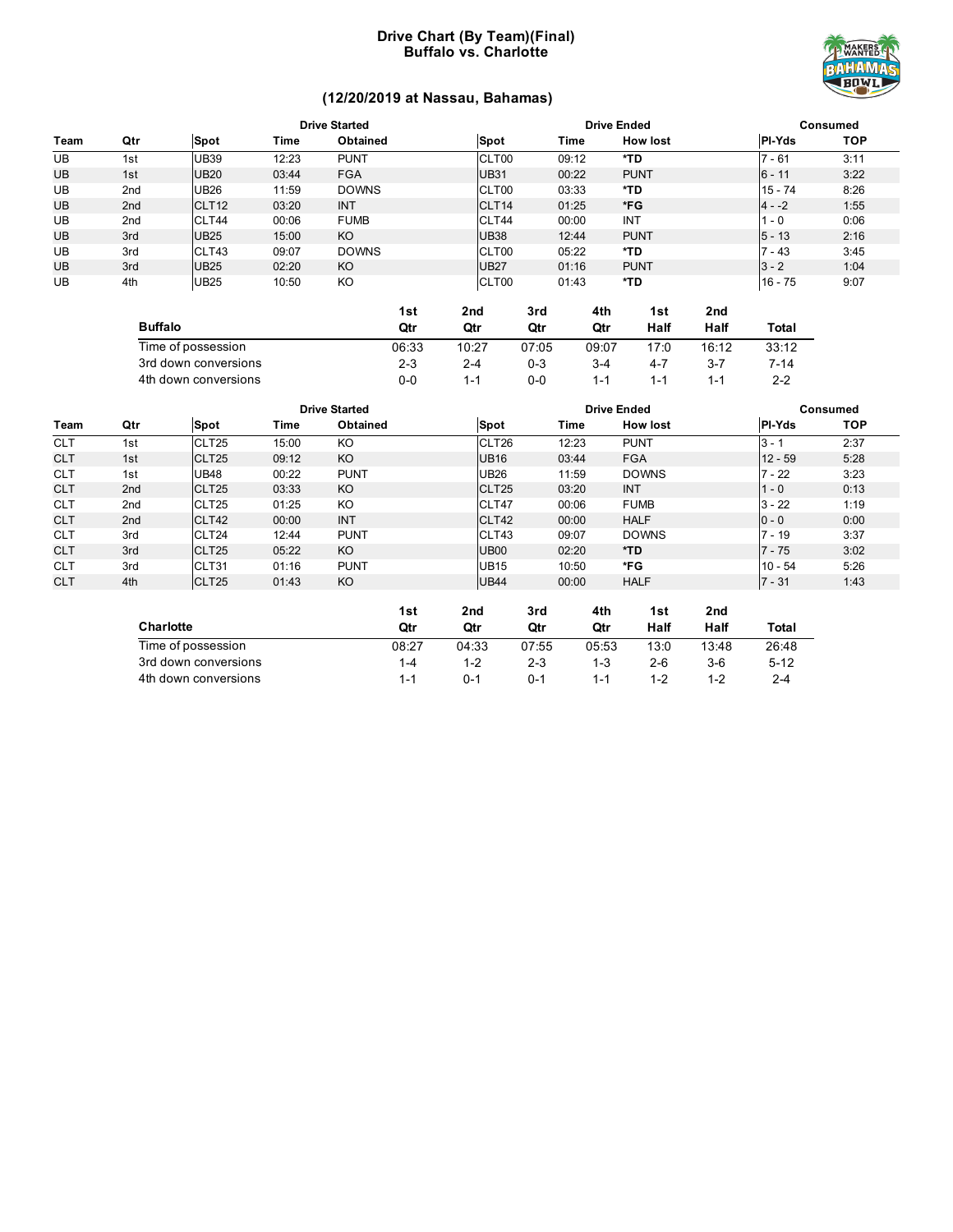### **Drive Chart (By Quarter)(Final) Buffalo vs. Charlotte**



### **(12/20/2019 at Nassau, Bahamas)**

|            |                 |                   |       | <b>Drive Started</b> |                   |       | <b>Drive Ended</b> |               | <b>Consumed</b> |
|------------|-----------------|-------------------|-------|----------------------|-------------------|-------|--------------------|---------------|-----------------|
| Team       | Qtr             | Spot              | Time  | Obtained             | Spot              | Time  | <b>How lost</b>    | <b>PI-Yds</b> | <b>TOP</b>      |
| <b>CLT</b> | 1st             | CLT25             | 15:00 | KO                   | CLT26             | 12:23 | <b>PUNT</b>        | $3 - 1$       | 2:37            |
| <b>UB</b>  | 1st             | <b>UB39</b>       | 12:23 | <b>PUNT</b>          | CLT00             | 09:12 | *TD                | $7 - 61$      | 3:11            |
| <b>CLT</b> | 1st             | CLT <sub>25</sub> | 09:12 | KO                   | <b>UB16</b>       | 03:44 | <b>FGA</b>         | $12 - 59$     | 5:28            |
| <b>UB</b>  | 1st             | <b>UB20</b>       | 03:44 | <b>FGA</b>           | <b>UB31</b>       | 00:22 | <b>PUNT</b>        | $6 - 11$      | 3:22            |
| <b>CLT</b> | 1st             | <b>UB48</b>       | 00:22 | <b>PUNT</b>          | <b>UB26</b>       | 11:59 | <b>DOWNS</b>       | $7 - 22$      | 3:23            |
| UB         | 2 <sub>nd</sub> | <b>UB26</b>       | 11:59 | <b>DOWNS</b>         | CLT00             | 03:33 | $*TD$              | $15 - 74$     | 8:26            |
| <b>CLT</b> | 2nd             | CLT <sub>25</sub> | 03:33 | KO                   | CLT <sub>25</sub> | 03:20 | INT                | $1 - 0$       | 0:13            |
| UB         | 2 <sub>nd</sub> | <b>CLT12</b>      | 03:20 | <b>INT</b>           | CLT <sub>14</sub> | 01:25 | *FG                | $4 - -2$      | 1:55            |
| <b>CLT</b> | 2nd             | CLT <sub>25</sub> | 01:25 | KO                   | CLT47             | 00:06 | <b>FUMB</b>        | $3 - 22$      | 1:19            |
| UB         | 2nd             | CLT44             | 00:06 | <b>FUMB</b>          | CLT44             | 00:00 | <b>INT</b>         | $1 - 0$       | 0:06            |
| <b>CLT</b> | 2nd             | CLT42             | 00:00 | INT                  | CLT42             | 00:00 | <b>HALF</b>        | $0 - 0$       | 0:00            |
| UB         | 3rd             | <b>UB25</b>       | 15:00 | KO                   | <b>UB38</b>       | 12:44 | <b>PUNT</b>        | $5 - 13$      | 2:16            |
| <b>CLT</b> | 3rd             | CLT24             | 12:44 | <b>PUNT</b>          | CLT43             | 09:07 | <b>DOWNS</b>       | $7 - 19$      | 3:37            |
| UB         | 3rd             | CLT43             | 09:07 | <b>DOWNS</b>         | CLT00             | 05:22 | *TD                | $7 - 43$      | 3:45            |
| <b>CLT</b> | 3rd             | CLT <sub>25</sub> | 05:22 | KO                   | <b>UB00</b>       | 02:20 | *TD                | $7 - 75$      | 3:02            |
| UB         | 3rd             | <b>UB25</b>       | 02:20 | KO                   | <b>UB27</b>       | 01:16 | <b>PUNT</b>        | $3 - 2$       | 1:04            |
| <b>CLT</b> | 3rd             | CLT31             | 01:16 | <b>PUNT</b>          | <b>UB15</b>       | 10:50 | *FG                | $10 - 54$     | 5:26            |
| UB         | 4th             | <b>UB25</b>       | 10:50 | KO                   | CLT00             | 01:43 | *TD                | $16 - 75$     | 9:07            |
| <b>CLT</b> | 4th             | CLT <sub>25</sub> | 01:43 | KO                   | <b>UB44</b>       | 00:00 | <b>HALF</b>        | $7 - 31$      | 1:43            |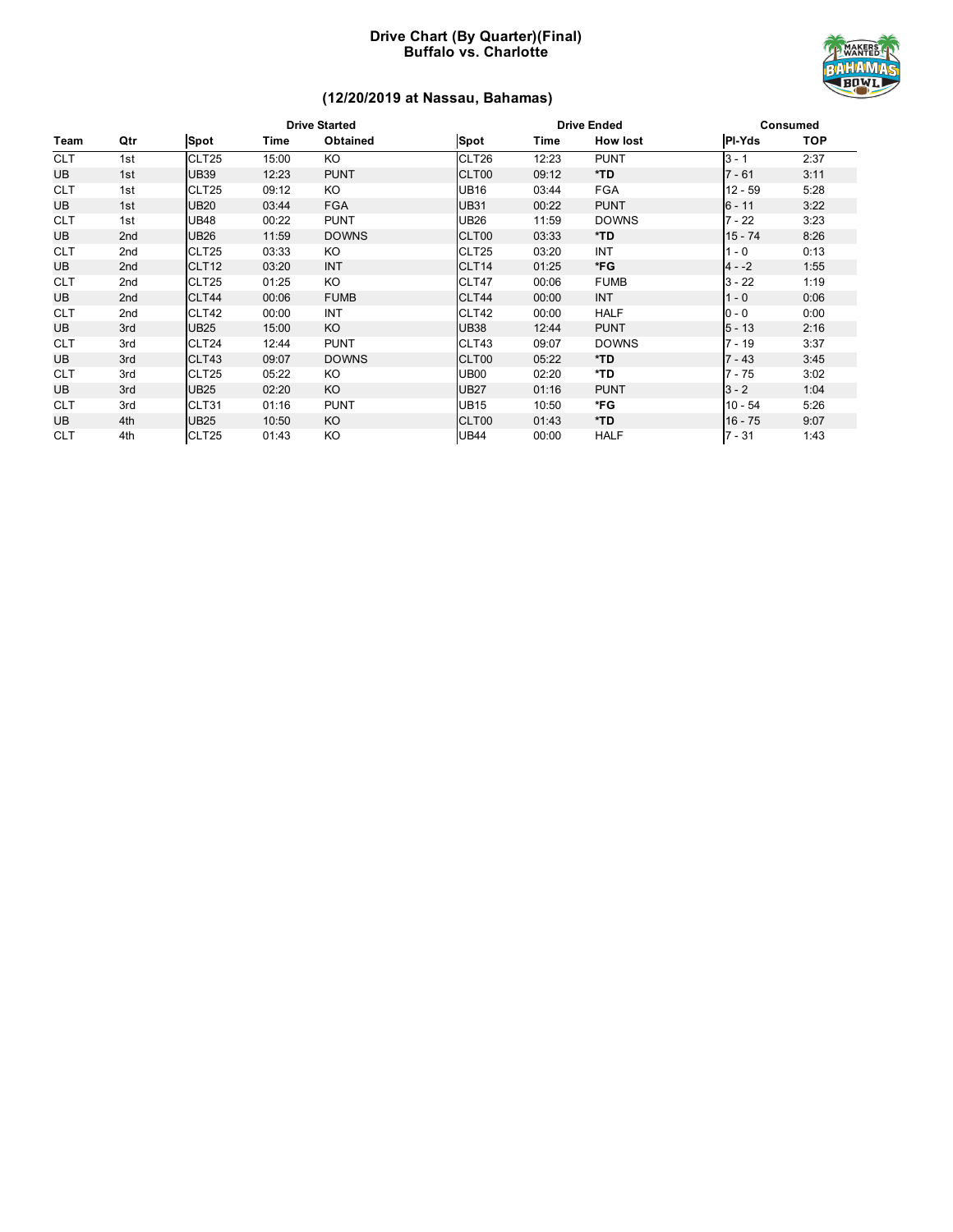

*UB captains are 26, 41, 42, 52 Charlotte captains 5, 32, 71, 34 UB wins the toss and defers. UB kicks, defending the north goal*

MCNULTY, Alex kickoff 65 yards to the CLT0, touchback.

- 1-10 CLT25 LEMAY, Benny rush for 5 yards to the CLT30 (RIGGINS, Taylor;WRIGHT, Kadofi).
- 2-5 CLT30 REYNOLDS, Chris rush for 4 yards to the CLT34 (BANKS, Joey).
- 3-1 CLT34 LEMAY, Benny rush for 10 yards to the CLT44 (HILL, Tyrone;WASHINGTON, Aap), PENALTY CLT holding 10 yards to the CLT24, NO PLAY.
- 3-11 CLT24 REYNOLDS, Chris rush for 2 yards to the CLT26 (RUSSELL, Devon;PATTERSON, Jame).
- 4-9 CLT26 BOWLER, Connor punt 39 yards to the UB35, NUNN, Antonio return 4 yards to the UB39 (ROGERS, Solomon;GEMMELL, Jeff).

*Drive Summary: 3 plays, 1 yards, 2:37*

### **BUFFALO drive start at 12:23.**

|          |             | 09:12.                                                                                                       |    |
|----------|-------------|--------------------------------------------------------------------------------------------------------------|----|
| $2 - 8$  |             | CLT12 VANTREASE, Kyle pass complete to NUNN, Antonio for 12 yards to the CLT0, 1ST DOWN UB, TOUCHDOWN, clock | P. |
| 1-10     |             | CLT14 PATTERSON, Jare rush for 2 yards to the CLT12 (FAISON-WALDEN, B).                                      |    |
| $3-2$    |             | CLT35 PATTERSON, Jare rush for 21 yards to the CLT14, 1ST DOWN UB (GEMMELL, Jeff; WATTS, Markees).           | R  |
| $2 - 7$  |             | CLT40 PATTERSON, Jare rush for 5 yards to the CLT35 (FAISON-WALDEN, B; WATTS, Markees).                      |    |
| 1-10     |             | CLT43 VANTREASE, Kyle pass complete to NUNN, Antonio for 3 yards to the CLT40 (SEGURA, Henry).               |    |
| $2 - 3$  | UB46        | PATTERSON, Jare rush for 11 yards to the CLT43, 1ST DOWN UB (HIGHSMITH, Alex;FUGATE, Jacione).               | R  |
| $1 - 10$ | <b>UB39</b> | PATTERSON, Jare rush for 7 yards to the UB46 (WATTS, Markees; GIBBS, Marguavis).                             |    |
|          |             |                                                                                                              |    |

**1-0 CLT03 MCNULTY, Alex kick attempt good.**

### **BUFFALO 7, CHARLOTTE 0**

*Drive Summary: 7 plays, 61 yards, 3:11*

MCNULTY, Alex kickoff 65 yards to the CLT0, touchback.

#### **CHARLOTTE drive start at 09:12.**

| $1 - 10$ | CLT <sub>25</sub> | REYNOLDS, Chris pass complete to DOLLAR, Cameron for 29 yards to the UB46, 1ST DOWN CLT (RUSSELL, Devon).                        | P |
|----------|-------------------|----------------------------------------------------------------------------------------------------------------------------------|---|
| $1 - 10$ | UB46              | LEMAY, Benny rush for 3 yards to the UB43 (WASHINGTON, Aap;TERRY, Tim).                                                          |   |
| $2 - 7$  | UB43              | REYNOLDS, Chris rush for 3 yards to the UB40 (HILL, Tyrone; TERRY, Tim).                                                         |   |
| $3 - 4$  | UB40              | LEMAY, Benny rush for 3 yards to the UB37 (RIGGINS, Taylor).                                                                     |   |
| $4 - 1$  | <b>UB37</b>       | LEMAY, Benny rush for 3 yards to the UB34, 1ST DOWN CLT (OTWINOWSKI, Mat; HILL, Tyrone).                                         | R |
| $1 - 10$ | <b>UB34</b>       | REYNOLDS, Chris pass incomplete to TUCKER, Victor (HILL, Tyrone).                                                                |   |
| $2 - 10$ | <b>UB34</b>       | REYNOLDS, Chris pass complete to DOLLAR, Cameron for 7 yards to the UB27 (BANKS, Joey).                                          |   |
| $3 - 3$  | <b>UB27</b>       | REYNOLDS, Chris pass complete to RINGWOOD, Tyler for 7 yards to the UB20, 1ST DOWN CLT (ABBAS, Ali;BANKS, Joey).                 | P |
| $1 - 10$ | <b>UB20</b>       | LEMAY, Benny rush for 8 yards to the UB12, out-of-bounds (PATTERSON, Jame;RUSSELL, Devon).                                       |   |
| $2 - 2$  | <b>UB12</b>       | LEMAY, Benny rush for loss of 4 yards to the UB16 (RIGGINS, Taylor; HILL, Tyrone).                                               |   |
| $3-6$    | <b>UB16</b>       | REYNOLDS, Chris pass incomplete to ELDER, M., QB hurry by KOONCE, Malcolm, PENALTY CLT ineligible downfield on pass<br>declined. |   |
| 4-6      | <b>UB16</b>       | CRUZ, Jonathan field goal attempt from 33 MISSED - wide left, spot at UB20, clock 03:44.                                         |   |
|          |                   | Drive Summary: 12 plays, 59 yards, 5:28                                                                                          |   |
|          |                   |                                                                                                                                  |   |

#### **BUFFALO drive start at 03:44.**

| 1-10    | <b>UB20</b> | VANTREASE, Kyle pass complete to NUNN, Antonio for 7 yards to the UB27.                                            |   |
|---------|-------------|--------------------------------------------------------------------------------------------------------------------|---|
| $2 - 3$ | <b>UB27</b> | MARKS, Kevin rush for 2 yards to the UB29 (GEMMELL, Jeff).                                                         |   |
| 3-1     | <b>UB29</b> | MARKS, Kevin rush for 4 yards to the UB33, 1ST DOWN UB (FUGATE, Jacione).                                          | R |
| 1-10    | UB33        | MARKS, Kevin rush for loss of 2 yards to the UB31 (GIBBS, Marguavis).                                              |   |
|         | 2-12 UB31   | MARKS, Kevin rush for no gain to the UB31 (HIGHSMITH, Alex; GEMMELL, Jeff).                                        |   |
|         | 3-12 UB31   | VANTREASE, Kyle pass incomplete to TODD, Carlton, QB hurry by DOCTOR, Tommy.                                       |   |
|         | 4-12 UB31   | BALTAR, Jackson punt 39 yards to the CLT30, LYON, Nafees return 22 yards to the UB48, out-of-bounds (GROSS, Cory). |   |
|         |             | Drive Summary: 6 plays, 11 yards, 3:22                                                                             |   |

#### **CHARLOTTE drive start at 00:22.**

1-10 UB48 LEMAY, Benny rush for 2 yards to the UB46 (RUSSELL, Devon;HILL, Tyrone).

### **END OF 1ST QUARTER: BUFFALO 7, CHARLOTTE 0**

|                        |       | Time         | <b>1st Downs</b> |  | <b>Conversions</b> |         |         |                |            |                  |
|------------------------|-------|--------------|------------------|--|--------------------|---------|---------|----------------|------------|------------------|
| <b>Quarter Summary</b> | Score | Poss R P X T |                  |  |                    | 3rd     | 4th     | <b>Rushing</b> | Passing    | <b>Penalties</b> |
| <b>Buffalo</b>         |       | 06:33        | 3 1 0            |  | $\overline{4}$     | $2 - 3$ | $0 - 0$ | $9 - 50$       | $3-4-0-22$ | 0-0              |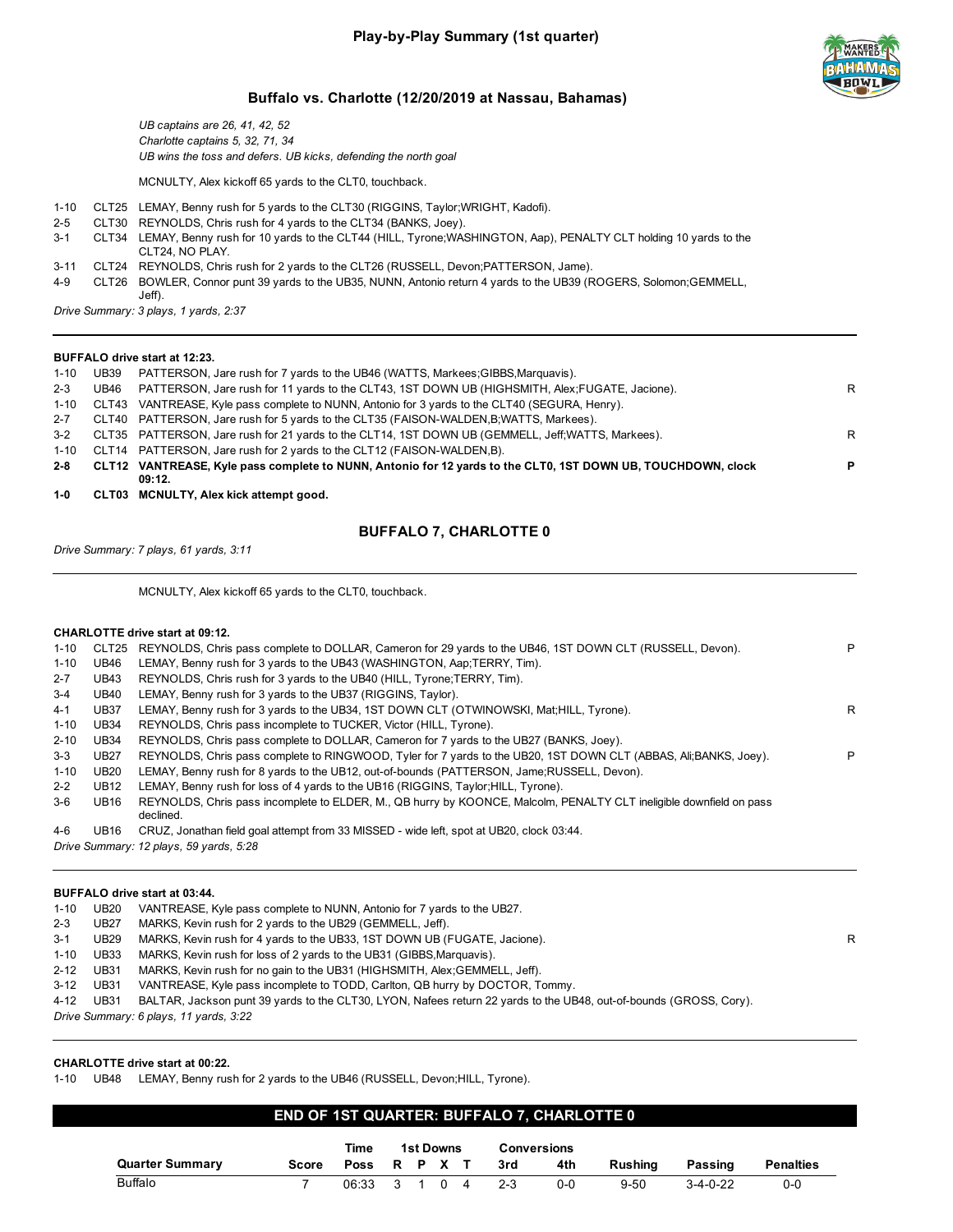|                 |       | <b>Time</b>  |  | <b>1st Downs</b> |         | <b>Conversions</b> |     |           |                  |                  |  |
|-----------------|-------|--------------|--|------------------|---------|--------------------|-----|-----------|------------------|------------------|--|
| Quarter Summary | Score | Poss R P X T |  |                  |         | -3rd               | 4th | Rushina   | Passing          | <b>Penalties</b> |  |
| Charlotte       |       | 08:27        |  |                  | 1 2 0 3 | 1-4                |     | $10 - 29$ | $3 - 5 - 0 - 43$ | $1 - 10$         |  |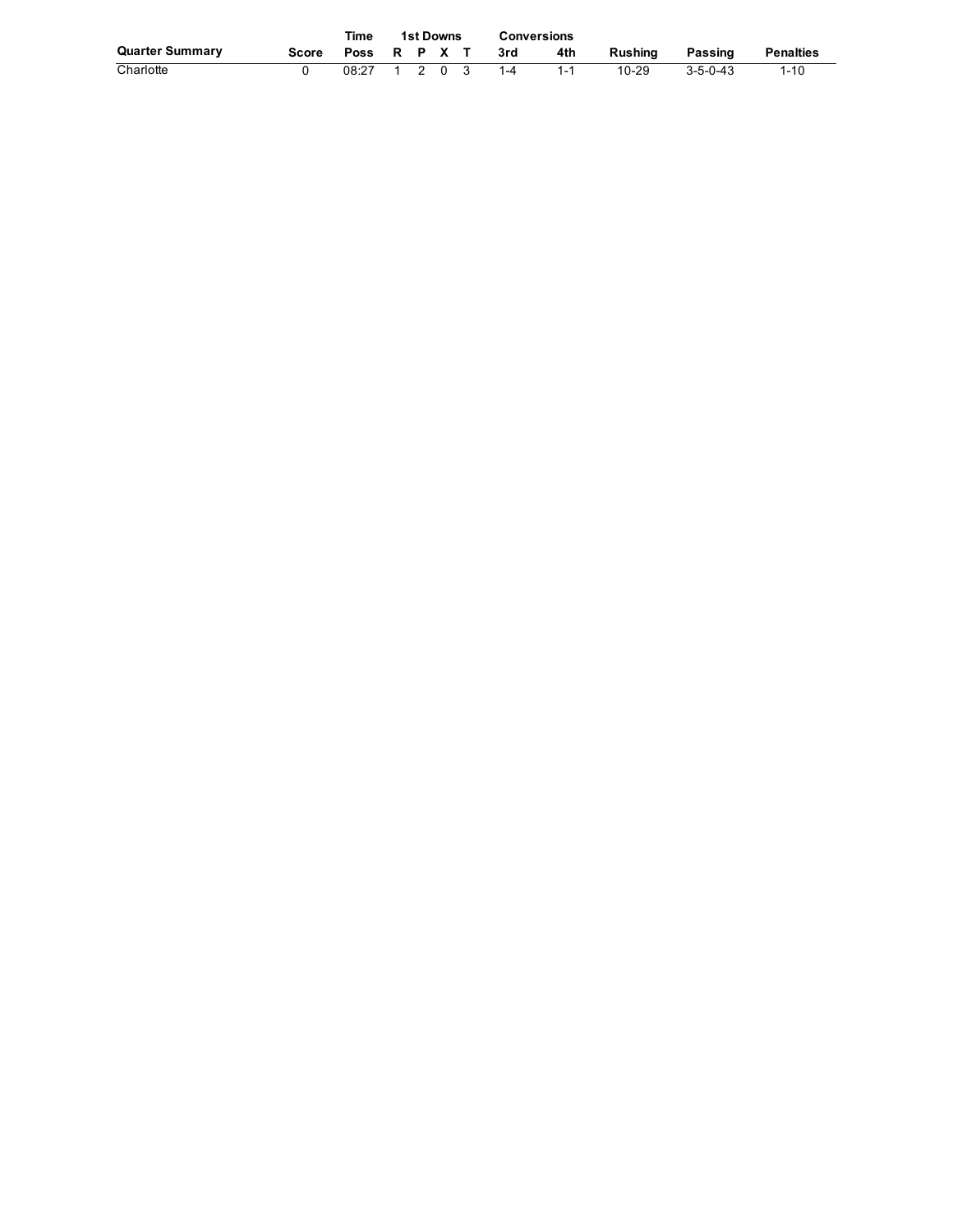

|                                             |                                                                                          | UB                                       | <b>CLT</b>            |                          |                   |                        |
|---------------------------------------------|------------------------------------------------------------------------------------------|------------------------------------------|-----------------------|--------------------------|-------------------|------------------------|
|                                             | Score                                                                                    | $\overline{7}$                           | $\Omega$              |                          |                   |                        |
|                                             | <b>FIRST DOWNS</b>                                                                       | $\overline{4}$                           | 3                     |                          |                   |                        |
|                                             | <b>RUSHES-YARDS (NET)</b>                                                                | $9 - 50$                                 | 10-29                 |                          |                   |                        |
|                                             | <b>PASSING-YARDS (NET)</b>                                                               | 22                                       | 43                    |                          |                   |                        |
|                                             | Passes Att-Comp-Int                                                                      | $4 - 3 - 0$                              | $5 - 3 - 0$           |                          |                   |                        |
|                                             | TOTAL OFFENSE PLAYS-YARDS                                                                | 13-72                                    | 15-72                 |                          |                   |                        |
|                                             | Fumble Retums-Yards                                                                      | $0-0$<br>$1-4$                           | $0-0$<br>$1 - 22$     |                          |                   |                        |
|                                             | Punt Returns-Yards<br>Kickoff Returns-Yards                                              | $0-0$                                    | $0-0$                 |                          |                   |                        |
|                                             | Interception Returns-Yards                                                               | $0-0$                                    | $0-0$                 |                          |                   |                        |
|                                             | Punts (Number-Avg)                                                                       | 1-39.0                                   | $1 - 39.0$            |                          |                   |                        |
|                                             | Fumbles-Lost                                                                             | $0-0$                                    | $0-0$                 |                          |                   |                        |
|                                             | Penalties-Yards                                                                          | $0-0$                                    | $1 - 10$              |                          |                   |                        |
|                                             | Possession Time                                                                          | 06:33                                    | 08:27                 |                          |                   |                        |
|                                             | Third-Down Conversions                                                                   | $2 - 3$                                  | $1 - 4$               |                          |                   |                        |
|                                             | Fourth-Down Conversions                                                                  | $0-0$                                    | $1 - 1$               |                          |                   |                        |
| Buffalo                                     |                                                                                          | Charlotte                                |                       |                          |                   |                        |
| Rushing                                     | Gain<br>Net TD<br>No.<br>Loss<br>Avg Lg                                                  | <b>Rushing</b>                           | Gain<br>No.           | Net TD<br>Loss           | Avg               | <u>Lg</u>              |
| PATTERSON, Jare                             | 46<br>46<br>9.2<br>5<br>0<br>0<br>21                                                     | LEMAY, Benny                             | 24                    | 20<br>-4                 | 0<br>2.9          | 8                      |
| MARKS, Kevin                                | $-2$<br>4<br>$\overline{4}$<br>0<br>6<br>1<br>$\overline{4}$                             | REYNOLDS, Chris                          | 3<br>9                | 0<br>9                   | 0<br>3            | $\overline{4}$         |
| Passing                                     | TD<br>C-A-I<br>Yds<br>Lg<br>Sack                                                         | Passing                                  | C-A-I                 | Yds<br>TD                | Lg                | Sack                   |
| VANTREASE, Kyle                             | 22<br>$3 - 4 - 0$<br>-1<br>12                                                            | REYNOLDS, Chris                          | $3 - 5 - 0$           | $\Omega$<br>43           | 29                |                        |
|                                             |                                                                                          |                                          |                       |                          |                   |                        |
| Receiving                                   | No.<br>Yards<br>TD<br><u>Tgt</u><br>Lg                                                   | Receiving                                | No.                   | TD<br>Yards              | Tgt               | Lg                     |
| NUNN, Antonio                               | 22                                                                                       | RINGWOOD, Tyler                          | 1                     | 0                        |                   |                        |
|                                             |                                                                                          | DOLLAR, Cameron<br><b>TUCKER, Victor</b> | $\overline{2}$<br>0   | 36<br>0<br>0<br>0        | 2<br>$\mathbf{1}$ | 29                     |
|                                             |                                                                                          | ELDER, M.                                | $\Omega$              | $\Omega$<br>$\Omega$     | $\mathbf 1$       |                        |
|                                             |                                                                                          |                                          |                       |                          |                   |                        |
| Punting<br>BALTAR, Jackson                  | Yds<br>In20<br>No.<br>Avg<br>Lng<br>TВ<br>39<br>39.0<br>39<br>$\Omega$<br>$\Omega$       | Punting<br><b>BOWLER, Connor</b>         | Yds<br>No.<br>39<br>1 | Avg<br>Lng<br>39.0<br>39 | ln20              | $\frac{TB}{0}$         |
|                                             |                                                                                          |                                          |                       |                          |                   |                        |
| Punt R <u>eturns</u>                        | No.<br>Yards<br>TD<br>Lg                                                                 | <b>Punt Returns</b>                      | No.                   | Yards                    | TD                |                        |
| NUNN, Antonio                               | 4<br>$\Omega$<br>4<br>1                                                                  | LYON, Nafees                             | -1                    | 22                       | $\Omega$          | $\frac{\text{Lg}}{22}$ |
|                                             |                                                                                          |                                          |                       |                          |                   |                        |
| Kick Returns                                | No.<br>Yards<br>TD<br>Lg                                                                 | <b>Kick Returns</b>                      | No.                   | Yards                    | TD                | Lg                     |
| Tackles                                     | UA-A<br>TFL<br>Total<br>Sacks                                                            | <b>Tackles</b>                           | UA-A                  | Total                    | Sacks             | <b>TFL</b>             |
| <b>BANKS, Joev</b>                          | 2.5<br>$2 - 1$<br>0.0<br>0.0                                                             | <b>WATTS, Markees</b>                    | $0 - 3$               | 1.5                      | 0.0               | 0.0                    |
| ABBAS, Ali                                  | 0-1<br>0.5<br>0.0<br>0.0                                                                 | GIBBS, Marguavis                         | $1 - 1$               | 1.5                      | 0.0               | 1.0                    |
| RUSSELL, Devon                              | $1 - 3$<br>2.5<br>0.0<br>0.0                                                             | FUGATE, Jacione                          | $1 - 1$               | 1.5                      | 0.0               | 0.0                    |
| RIGGINS, Taylor                             | $1 - 2$<br>2.0<br>0.0<br>1.0                                                             | HIGHSMITH, Alex                          | $0 - 2$               | 1.0                      | 0.0               | 0.0                    |
| Qtr                                         |                                                                                          |                                          |                       |                          | V-H               |                        |
| Time<br><b>Scoring Play</b><br>1st<br>09:12 | UB - NUNN, Antonio 12 yd TD PASS from VANTREASE, Kyle (KICK by MCNULTY, Alex), 7-61 3:11 |                                          |                       |                          | $7-0$             |                        |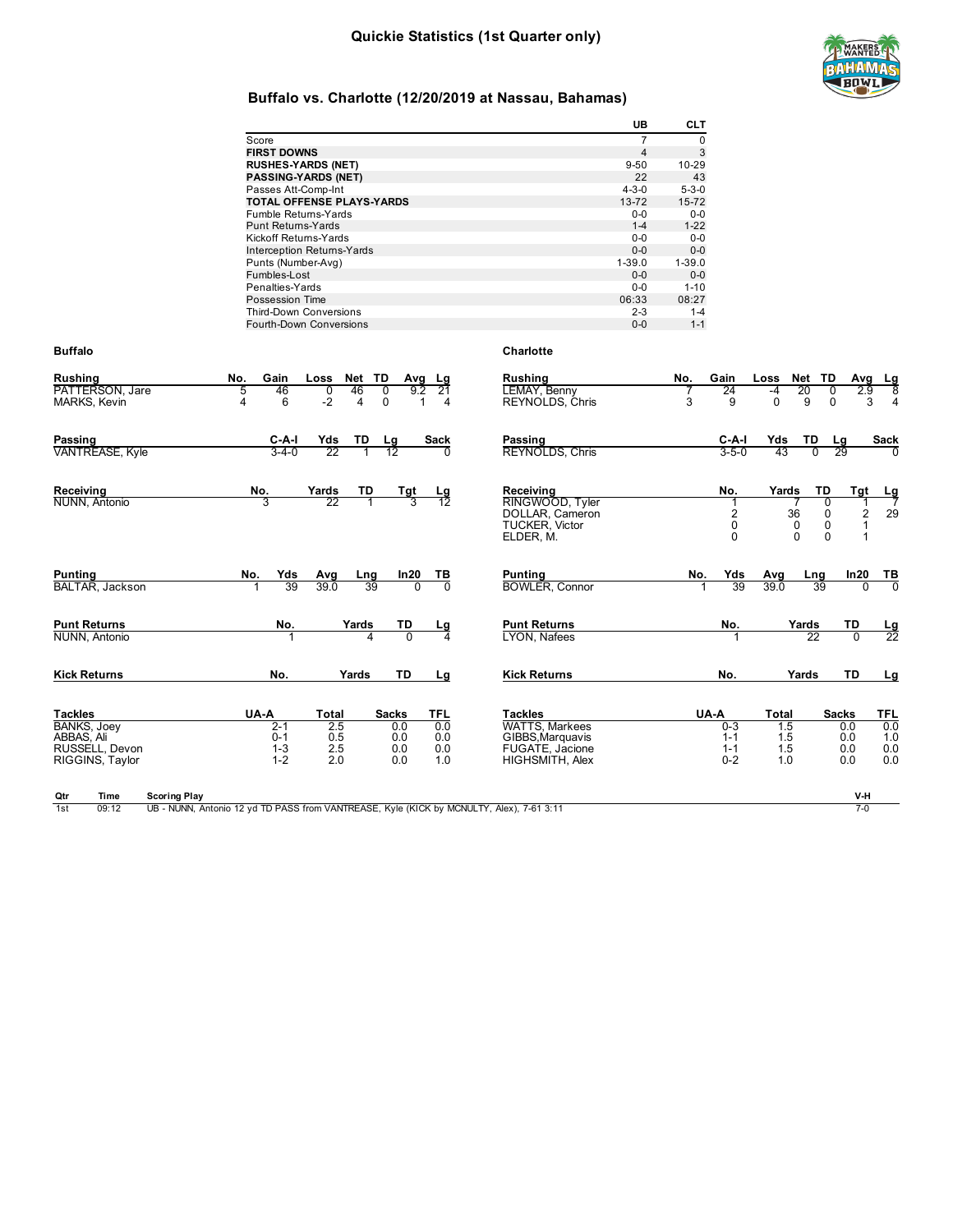

2-8 UB46 Start of 2nd quarter, clock 15:00. 2-8 UB46 LEMAY, Benny rush for 6 yards to the UB40 (BANKS, Joey;AKIN, Wankeith). 3-2 UB40 REYNOLDS, Chris pass complete to TUCKER, Victor for 5 yards to the UB35, 1ST DOWN CLT, out-of-bounds (ABBAS, Ali). P 1-10 UB35 REYNOLDS, Chris pass complete to DOLLAR, Cameron for 6 yards to the UB29 (ABBAS, Ali). 2-4 UB29 REYNOLDS, Chris rush for no gain to the UB29 (RIGGINS, Taylor;KOONCE, Malcolm). 3-4 UB29 MCALLISTER, A. rush for 3 yards to the UB26 (BANKS, Joey). 4-1 UB26 LEMAY, Benny rush for no gain to the UB26 (MACK, Ledarius;TERRY, Tim). *Drive Summary: 7 plays, 22 yards, 3:23*

### **BUFFALO drive start at 11:59.**

| $1 - 10$ | <b>UB26</b>       | PATTERSON, Jare rush for 4 yards to the UB30 (GEMMELL, Jeff).                                                                          |    |
|----------|-------------------|----------------------------------------------------------------------------------------------------------------------------------------|----|
| $2 - 6$  | <b>UB30</b>       | VANTREASE, Kyle pass complete to LEFEBVRE, Zac for 6 yards to the UB36, 1ST DOWN UB, out-of-bounds (GEMMELL,<br>Jeff;GIBBS,Marguavis). | P  |
| $1 - 10$ | <b>UB36</b>       | PATTERSON, Jare rush for 3 yards to the UB39 (SEGURA, Henry).                                                                          |    |
| $2 - 7$  | <b>UB39</b>       | VANTREASE, Kyle pass complete to NUNN, Antonio for 8 yards to the UB47, 1ST DOWN UB, out-of-bounds<br>(GIBBS, Marquavis).              | P  |
| 1-10     | UB47              | PATTERSON, Jare rush for 9 yards to the CLT44 (WATTS, Markees; HIGHSMITH, Alex).                                                       |    |
| $2 - 1$  | CLT44             | VANTREASE, Kyle pass incomplete to PATTERSON, Jare (SEGURA, Henry).                                                                    |    |
| $3 - 1$  | CLT44             | PATTERSON, Jare rush for 4 yards to the CLT40, 1ST DOWN UB (FUGATE, Jacione; FAISON-WALDEN, B).                                        | R. |
| $1 - 10$ | CLT40             | VANTREASE, Kyle pass complete to NUNN, Antonio for 23 yards to the CLT17, 1ST DOWN UB.                                                 | P  |
| $1 - 10$ | CLT <sub>17</sub> | MARKS, Kevin rush for 6 yards to the CLT11 (FUGATE, Jacione; GIBBS, Marquavis).                                                        |    |
| $2 - 4$  | CLT <sub>11</sub> | MARKS, Kevin rush for 3 yards to the CLT8 (DOCTOR, Tommy).                                                                             |    |
| $3 - 1$  | CLT08             | MARKS, Kevin rush for 1 yard to the CLT7, 1ST DOWN UB (SEGURA, Henry).                                                                 | R  |
| $1 - 0$  | CLT07             | MARKS, Kevin rush for 2 yards to the CLT5 (GIBBS, Marguavis).                                                                          |    |
| $2 - 0$  | CLT05             | VANTREASE, Kyle rush for 4 yards to the CLT1 (OSBORNE, M.).                                                                            |    |
|          |                   | Previous play is under review. Original call was a touchdown.                                                                          |    |
|          |                   | Upon review, previous play was reversed. Third down.                                                                                   |    |
| $3-0$    | CLT01             | PATTERSON, Jare rush for no gain to the CLT1 (FAISON-WALDEN, B; HORNE, Timmy).                                                         |    |
| 4-0      | CLT01             | Timeout Charlotte, clock 03:38.                                                                                                        |    |

- 
- **4-0 CLT01 VANTREASE, Kyle rush for 1 yard to the CLT0, TOUCHDOWN, clock 03:33.**
- **1-0 CLT03 MCNULTY, Alex kick attempt good.**

### **BUFFALO 14, CHARLOTTE 0**

*Drive Summary: 15 plays, 74 yards, 8:26*

MCNULTY, Alex kickoff 65 yards to the CLT0, touchback.

### **CHARLOTTE drive start at 03:33.**

1-10 CLT25 REYNOLDS, Chris pass intercepted by PATTERSON, Jame at the CLT32, PATTERSON, Jame return 20 yards to the CLT12 (FISHER, Jaelin;CLARK, Cameron).

*Drive Summary: 1 plays, 0 yards, 0:13*

### **BUFFALO drive start at 03:20.**

|  | 1-10 CLT12 PATTERSON, Jare rush for loss of 2 yards to the CLT14 (FAISON-WALDEN, B).                |
|--|-----------------------------------------------------------------------------------------------------|
|  | 2-12 CLT14 PENALTY CLT offside defense (HIGHSMITH, Alex) 5 yards to the CLT9.                       |
|  | 2-7 CLT09 PATTERSON, Jare rush for loss of 5 yards to the CLT14 (GIBBS, Marguavis; WATTS, Markees). |
|  | 3-12 CLT14 VANTREASE. Kyle pass incomplete to NUNN, Antonio.                                        |
|  | 4-12 CLT14 MCNULTY, Alex field goal attempt from 31 GOOD, clock 01:25.                              |
|  |                                                                                                     |

### **BUFFALO 17, CHARLOTTE 0**

*Drive Summary: 4 plays, -2 yards, 1:55*

MCNULTY, Alex kickoff 65 yards to the CLT0, touchback.

#### **CHARLOTTE drive start at 01:25.**

| 1-10    | CLT25 REYNOLDS, Chris rush for 4 yards to the CLT29 (MACK, Ledarius; OTWINOWSKI, Mat).                                  |    |
|---------|-------------------------------------------------------------------------------------------------------------------------|----|
| $2 - 6$ | CLT29 REYNOLDS, Chris pass complete to DOLLAR, Cameron for 6 yards to the CLT35, 1ST DOWN CLT (ABBAS, Ali;BANKS,        | P  |
|         | Joev).                                                                                                                  |    |
| 1-10    | CLT35 REYNOLDS, Chris pass incomplete to TUCKER, Victor, QB hurry by KOONCE, Malcolm, PENALTY UB roughing passer        | E. |
|         | (KOONCE, Malcolm) 15 yards to the 50 yardline, 1ST DOWN CLT, NO PLAY.                                                   |    |
| 1-10    | CLT50 REYNOLDS, Chris sacked for loss of 3 yards to the CLT47 (KOONCE, Malcolm), fumble by REYNOLDS, Chris recovered by |    |
|         | UB MACK, Ledarius at CLT47, MACK, Ledarius for 3 yards to the CLT44 (TAYLOR, Dominic).                                  |    |
|         | Drive Summary: 3 plays, 22 yards, 1:19                                                                                  |    |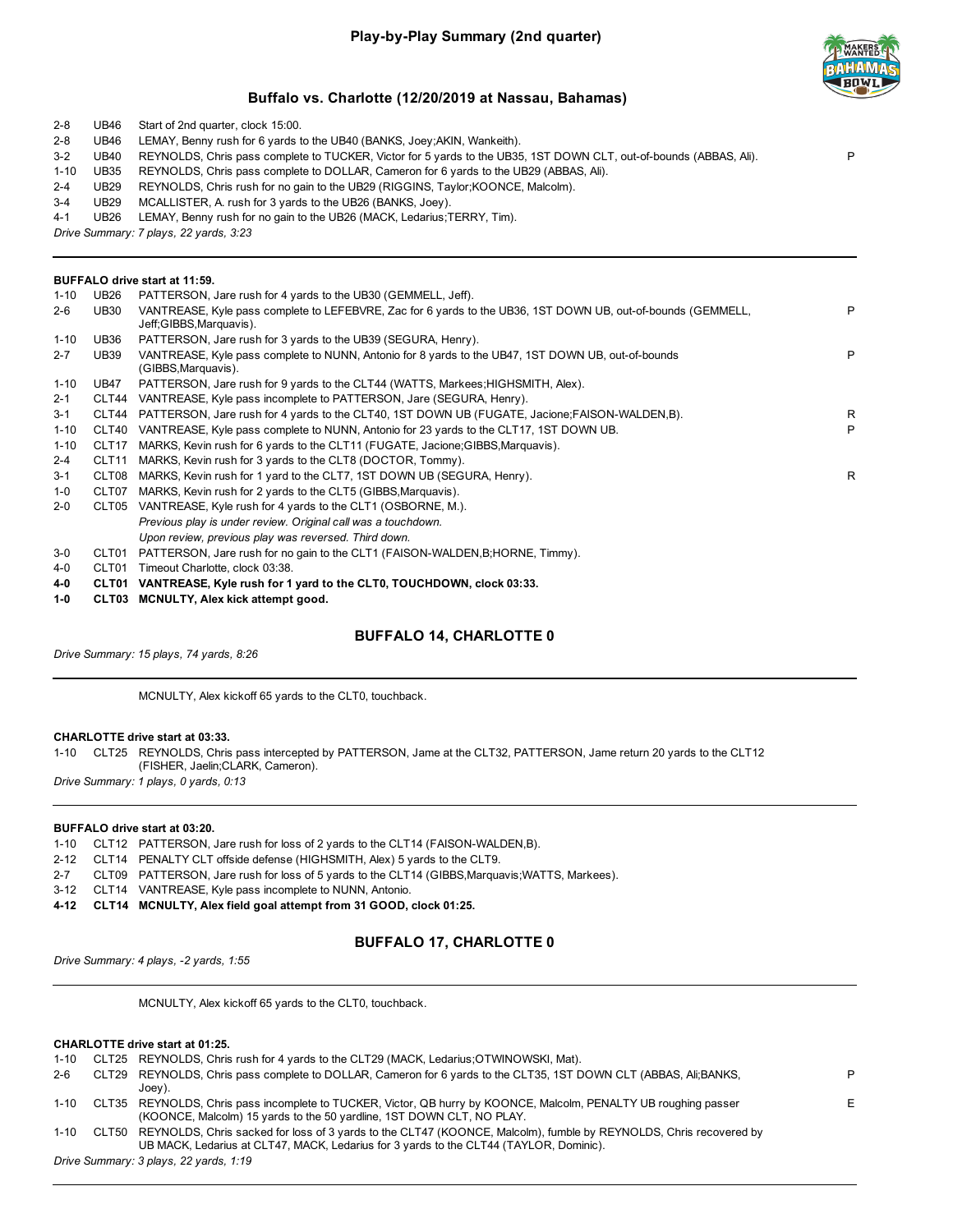### **BUFFALO drive start at 00:06, UB ball on CLT44.**

1-10 CLT44 Timeout Buffalo, clock 00:06.

1-10 CLT44 Timeout Buffalo, clock 00:06.

1-10 CLT44 VANTREASE, Kyle pass intercepted by GIBBS,Marquavis at the CLT8, GIBBS,Marquavis return 34 yards to the CLT42 (TODD, Carlton).

*Drive Summary: 1 plays, 0 yards, 0:06*

### **CHARLOTTE drive start at 00:00.**

1-10 CLT42 End of half, clock 00:00. *Drive Summary: 0 plays, 0 yards, 0:00*

### **END OF 2ND QUARTER: BUFFALO 17, CHARLOTTE 0**

|                        | Time<br>1st Downs |                     |  |  | Conversions |     |         |          |                  |                  |
|------------------------|-------------------|---------------------|--|--|-------------|-----|---------|----------|------------------|------------------|
| <b>Quarter Summary</b> | Score             | Poss R P X T        |  |  |             | 3rd | 4th     | Rushina  | Passing          | <b>Penalties</b> |
| <b>Buffalo</b>         | 10                | $10:27$ 2 3 0 5 2-4 |  |  |             |     | $1 - 1$ | 13-30    | $3 - 6 - 1 - 37$ | $1 - 15$         |
| Charlotte              |                   | 04:33 0 2 1 3 1-2   |  |  |             |     | $0 - 1$ | $6 - 10$ | $3 - 4 - 1 - 17$ | $1 - 5$          |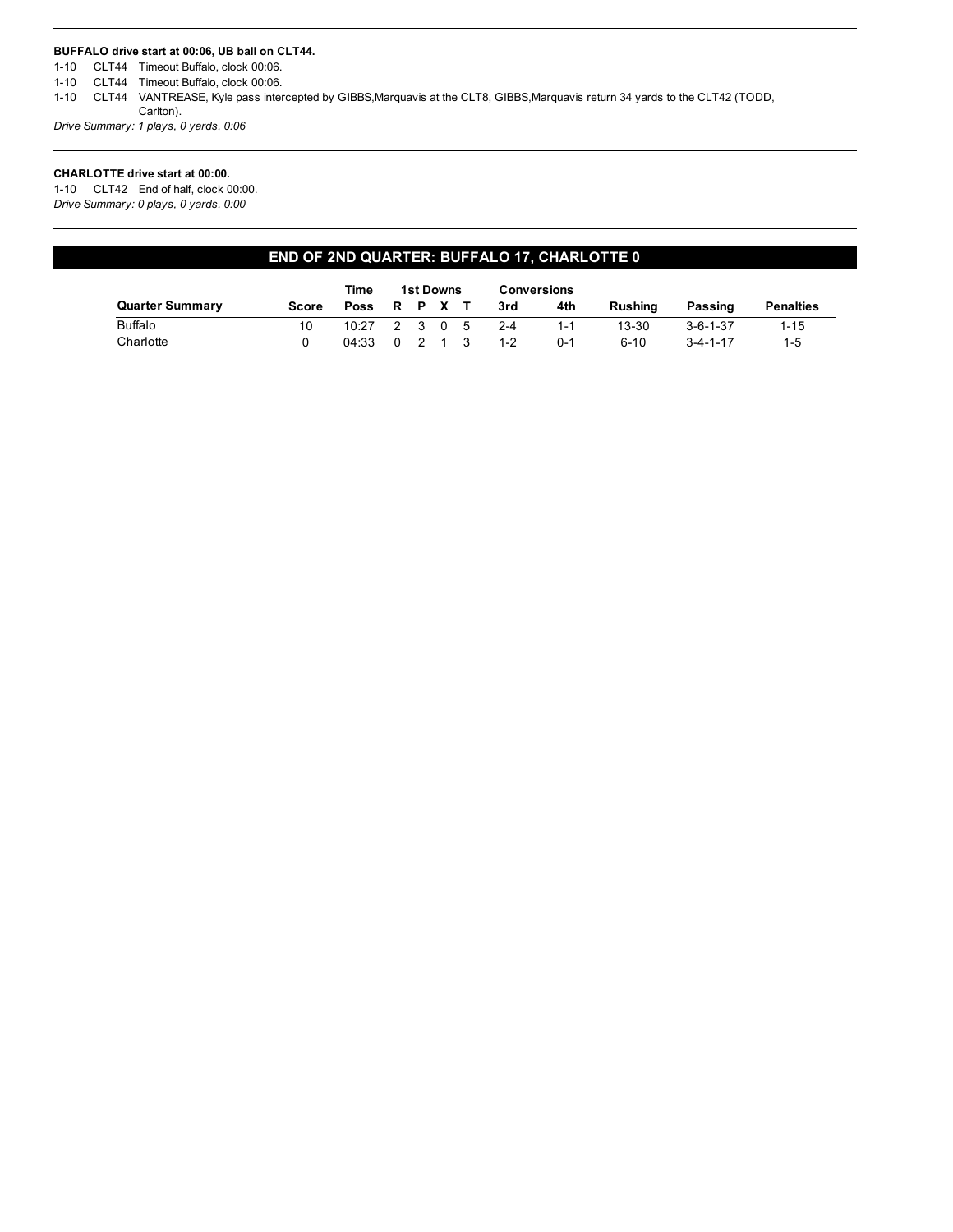

|                                  | UB           | CLT         |
|----------------------------------|--------------|-------------|
| Score                            | 17           | 0           |
| <b>FIRST DOWNS</b>               | 9            | 6           |
| <b>RUSHES-YARDS (NET)</b>        | 22-80        | 16-39       |
| <b>PASSING-YARDS (NET)</b>       | 59           | 60          |
| Passes Att-Comp-Int              | $10 - 6 - 1$ | $9 - 6 - 1$ |
| <b>TOTAL OFFENSE PLAYS-YARDS</b> | 32-139       | 25-99       |
| Fumble Retums-Yards              | $1 - 3$      | $0-0$       |
| Punt Returns-Yards               | $1 - 4$      | $1 - 22$    |
| Kickoff Returns-Yards            | $0 - 0$      | $0-0$       |
| Interception Returns-Yards       | $1 - 20$     | $1 - 34$    |
| Punts (Number-Avg)               | $1 - 39.0$   | $1 - 39.0$  |
| Fumbles-Lost                     | $0 - 0$      | $2 - 2$     |
| Penalties-Yards                  | $1 - 15$     | $2 - 15$    |
| Possession Time                  | 17:0         | 13:0        |
| <b>Third-Down Conversions</b>    | $4 - 7$      | $2 - 6$     |
| <b>Fourth-Down Conversions</b>   | $1 - 1$      | $1 - 2$     |

### **Buffalo Charlotte**

| Rushing<br>PATTERSON, Jare<br><b>MARKS, Kevin</b><br>VANTREASE, Kyle                    | Gain<br>No.<br>12<br>66<br>8<br>18<br>5<br>$\overline{2}$ | Net<br>Loss<br>59<br>-7<br>$\frac{16}{5}$<br>$-2$<br>$\Omega$   | TD<br>Lg<br>$\overline{21}$<br>$\Omega$<br>0<br>6<br>4 | Avg<br>4.9<br>$\overline{2}$<br>2.5    | Rushing<br>LEMAY, Benny<br>REYNOLDS, Chris                                                               | Gain<br>No.<br>$\frac{9}{5}$ | 30<br>13                                 | Loss<br>$-4$<br>$\mathbf 0$                                                 | TD<br>Net<br>$\overline{26}$<br>13               | Lg<br>0<br>8<br>$\mathbf 0$<br>4         | Avg<br>2.9<br>2.6                                              |
|-----------------------------------------------------------------------------------------|-----------------------------------------------------------|-----------------------------------------------------------------|--------------------------------------------------------|----------------------------------------|----------------------------------------------------------------------------------------------------------|------------------------------|------------------------------------------|-----------------------------------------------------------------------------|--------------------------------------------------|------------------------------------------|----------------------------------------------------------------|
| Passing<br>VANTREASE, Kyle                                                              | C-A-I<br>$6 - 10 - 1$                                     | TD<br>Yds<br>59                                                 | Lg<br>23                                               | Sack<br>$\Omega$                       | Passing<br>REYNOLDS, Chris                                                                               |                              | C-A-I<br>$6 - 9 - 1$                     | Yds<br>57                                                                   | TD<br>$\overline{0}$                             | Lg<br>29                                 | Sack<br>$\Omega$                                               |
| Receiving<br>NUNN. Antonio<br>LEFEBVRE, Zac                                             | No.<br>5<br>1                                             | Yds<br>TD<br>$\begin{array}{c} 53 \\ 6 \end{array}$<br>$\Omega$ | Tgt<br>$6\overline{6}$<br>$\overline{ }$               | $\frac{\text{Lg}}{23}$<br>6            | Receiving<br>RINGWOOD, Tyler<br>DOLLAR, Cameron<br><b>TUCKER. Victor</b><br>ELDER, M.                    |                              | No.<br>1<br>$\Omega$                     | Yds<br>$\overline{7}$<br>$\begin{array}{c} 48 \\ 5 \end{array}$<br>$\Omega$ | TD<br>$\mathbf{0}$<br>0<br>$\pmb{0}$<br>$\Omega$ | Tat<br>$\overline{1}$<br>$\frac{4}{2}$   | $\frac{Lg}{7}$<br>$\frac{29}{5}$                               |
| <b>Punting</b><br><b>BALTAR, Jackson</b>                                                | No.<br>Yds<br>39                                          | Avg<br>Lg<br>39.0<br>39                                         | ln20<br>$\Omega$                                       | $\frac{TB}{0}$                         | <b>Punting</b><br><b>BOWLER, Connor</b>                                                                  | No.                          | Yds<br>39                                | Avg<br>39.0                                                                 | Lg<br>39                                         | ln20<br>$\Omega$                         | $\frac{TB}{0}$                                                 |
| <b>Punt Returns</b><br>NUNN, Antonio                                                    | No.                                                       | Yards<br>4                                                      | TD<br>$\overline{0}$                                   | $\frac{Lg}{4}$                         | <b>Punt Returns</b><br>LYON, Nafees                                                                      |                              | No.                                      |                                                                             | Yards<br>22                                      | TD<br>$\overline{0}$                     | $\frac{\text{Lg}}{22}$                                         |
| <b>Kick Returns</b>                                                                     | No.                                                       | Yards                                                           | TD                                                     | Lg                                     | <b>Kick Returns</b>                                                                                      |                              | No.                                      |                                                                             | Yards                                            | <b>TD</b>                                | Lg                                                             |
| <b>Tackles</b><br><b>BANKS, Joey</b><br>ABBAS, Ali<br>RUSSELL, Devon<br>RIGGINS, Taylor | UA-A<br>$3 - 3$<br>$2 - 2$<br>$1 - 3$<br>$1 - 3$          | <b>Total</b><br>4.5<br>3.0<br>2.5<br>2.5                        | <b>Sacks</b><br>0.0<br>0.0<br>0.0<br>0.0               | <b>TFL</b><br>0.0<br>0.0<br>0.0<br>1.0 | <b>Tackles</b><br><b>WATTS, Markees</b><br>GIBBS, Marquavis<br><b>FUGATE, Jacione</b><br>HIGHSMITH, Alex | UA-A                         | $0 - 5$<br>$3 - 4$<br>$1 - 3$<br>$0 - 3$ | Total<br>2.5<br>5.0<br>2.5<br>1.5                                           |                                                  | <b>Sacks</b><br>0.0<br>0.0<br>0.0<br>0.0 | TFL<br>1.0<br>$\begin{array}{c} 2.0 \\ 0.0 \\ 0.0 \end{array}$ |
| <b>Scoring Play</b><br>Qtr<br>Time                                                      |                                                           |                                                                 |                                                        |                                        |                                                                                                          |                              |                                          |                                                                             |                                                  | $V-H$                                    |                                                                |

| ิษะแ |       | <b>OCOLING LIGY</b>                                                                      | .      |
|------|-------|------------------------------------------------------------------------------------------|--------|
| 1st  | 09:12 | UB - NUNN, Antonio 12 yd TD PASS from VANTREASE, Kyle (KICK by MCNULTY, Alex), 7-61 3:11 |        |
| 2nd  | 03:33 | UB - VANTREASE, Kyle 1 yd TD RUSH (KICK by MCNULTY, Alex), 15-74 8:26                    | $14-0$ |
| 2nd  | 01:25 | UB - MCNULTY, Alex 31 vd FG 4--2 1:55                                                    | $17-0$ |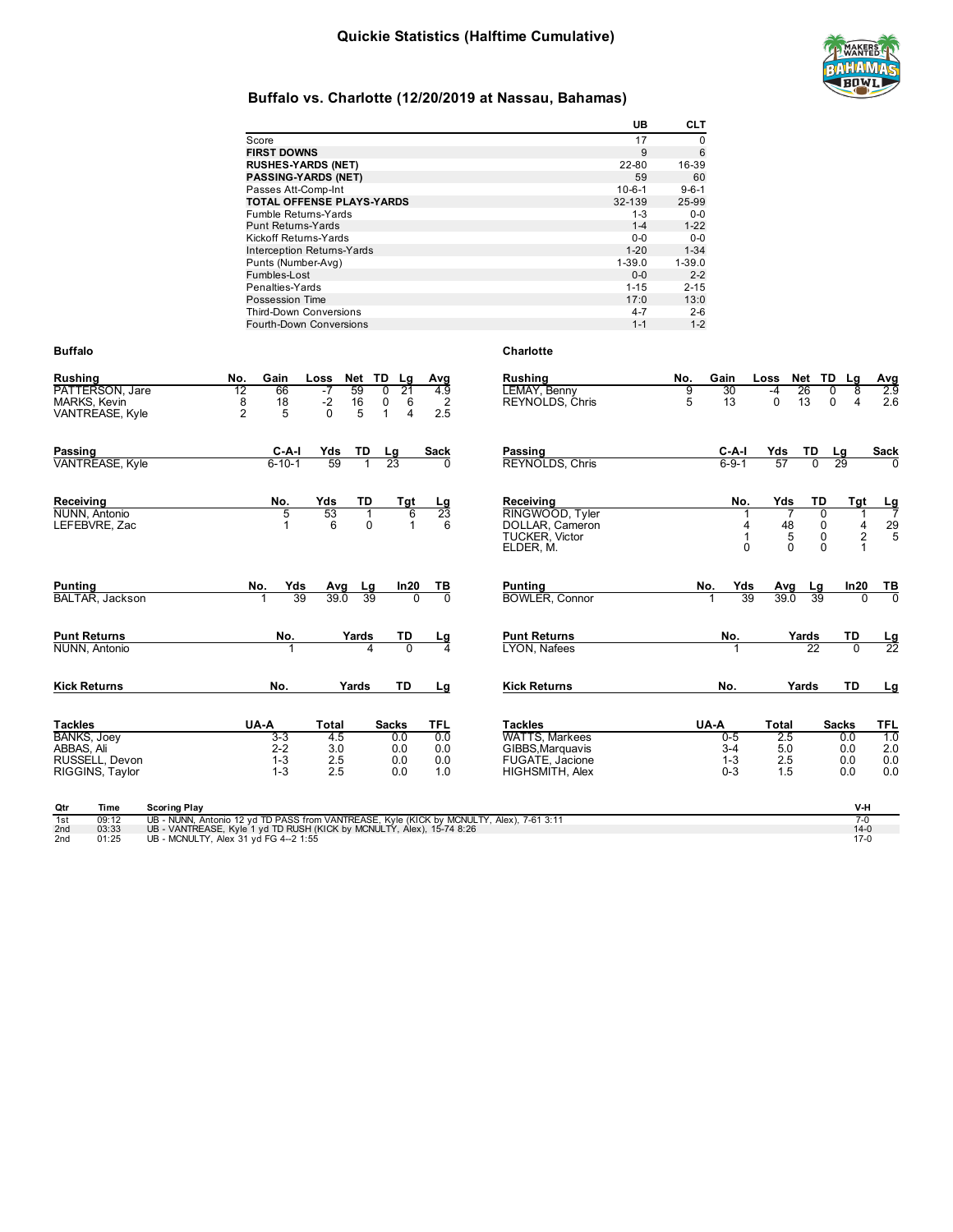### **Quickie Statistics (2nd Quarter only)**



### **Buffalo vs. Charlotte (12/20/2019 at Nassau, Bahamas)**

|                                   | UB          | <b>CLT</b>  |
|-----------------------------------|-------------|-------------|
| Score                             | 10          |             |
| <b>FIRST DOWNS</b>                | 5           | 3           |
| <b>RUSHES-YARDS (NET)</b>         | $13 - 30$   | $6 - 10$    |
| <b>PASSING-YARDS (NET)</b>        | 37          | 17          |
| Passes Att-Comp-Int               | $6 - 3 - 1$ | $4 - 3 - 1$ |
| <b>TOTAL OFFENSE PLAYS-YARDS</b>  | 19-67       | $10 - 27$   |
| Fumble Retums-Yards               | $1 - 3$     | $0 - 0$     |
| Punt Returns-Yards                | $0 - 0$     | $0 - 0$     |
| Kickoff Returns-Yards             | $0 - 0$     | $0 - 0$     |
| <b>Interception Returns-Yards</b> | $1 - 20$    | $1 - 34$    |
| Punts (Number-Avg)                | -0          | $-0$        |
| Fumbles-Lost                      | $0 - 0$     | $1 - 1$     |
| Penalties-Yards                   | $1 - 15$    | $1 - 5$     |
| Possession Time                   | 10:27       | 04:33       |
| <b>Third-Down Conversions</b>     | $2-4$       | $1 - 2$     |
| Fourth-Down Conversions           | $1 - 1$     | $0 - 1$     |

### **Buffalo Charlotte**

| <b>Rushing</b><br>PATTERSON, Jare<br>MARKS, Kevin<br>VANTREASE, Kyle           | No.<br>Gain<br>20<br>$\frac{12}{5}$<br>4<br>$\overline{2}$                                                     | Net<br>TD<br>Loss<br>$\overline{13}$<br>$-7$<br>$\frac{12}{5}$<br>0<br>0 | Avg<br>0<br>1.9<br>0<br>2.5       | Lg<br>9<br>3<br>6<br>$\overline{4}$ | <b>Rushing</b><br>LEMAY, Benny<br>REYNOLDS, Chris                                                 | No.<br>$\frac{2}{2}$ | Gain<br>6<br>4                                   | <b>Net</b><br>Loss<br>6<br>0<br>$\Omega$<br>$\overline{4}$ | TD<br>Avg<br>0<br>$\mathbf 0$            | $\frac{Lg}{6}$<br>3<br>$\overline{2}$<br>4 |
|--------------------------------------------------------------------------------|----------------------------------------------------------------------------------------------------------------|--------------------------------------------------------------------------|-----------------------------------|-------------------------------------|---------------------------------------------------------------------------------------------------|----------------------|--------------------------------------------------|------------------------------------------------------------|------------------------------------------|--------------------------------------------|
| Passing<br>VANTREASE, Kyle                                                     | C-A-I<br>$3 - 6 - 1$                                                                                           | Yds<br>TD<br>37<br>$\Omega$                                              | <u>Lg</u><br>23                   | <b>Sack</b><br>$\Omega$             | Passing<br><b>REYNOLDS, Chris</b>                                                                 |                      | C-A-I<br>$3 - 4 - 1$                             | Yds<br>14                                                  | TD<br>Lg<br>6<br>$\Omega$                | Sack<br>∩                                  |
| Receiving<br>NUNN, Antonio<br>LEFEBVRE. Zac                                    | No.<br>$\overline{2}$                                                                                          | TD<br>Yards<br>31<br>$\overline{0}$<br>6<br>0                            | Tgt<br>3                          | $\frac{\text{Lg}}{23}$<br>6         | Receiving<br><b>DOLLAR, Cameron</b><br><b>TUCKER. Victor</b>                                      |                      | No.<br>$\overline{2}$                            | Yards<br>$\frac{12}{5}$                                    | TD<br>Tgt<br>0<br>0                      | $\frac{Lg}{6}$<br>2<br>5                   |
| <b>Punting</b><br>No.                                                          | Yds<br>Avg                                                                                                     | Lng                                                                      | In20                              | ΤВ                                  | <b>Punting</b>                                                                                    | Yds<br>No.           | Avg                                              | Lng                                                        | In20                                     | TВ                                         |
| <b>Punt Returns</b>                                                            | No.                                                                                                            | Yards                                                                    | <b>TD</b>                         | Lg                                  | <b>Punt Returns</b>                                                                               |                      | No.                                              | Yards                                                      | <b>TD</b>                                | Lg                                         |
| <b>Kick Returns</b>                                                            | No.                                                                                                            | Yards                                                                    | <b>TD</b>                         | Lg                                  | <b>Kick Returns</b>                                                                               |                      | No.                                              | Yards                                                      | <b>TD</b>                                | Lg                                         |
| <b>Tackles</b><br><b>BANKS, Joey</b><br>ABBAS, Ali<br>RIGGINS, Taylor          | UA-A<br>$1 - 2$<br>$2 - 1$<br>$0 - 1$                                                                          | Total<br>2.0<br>2.5<br>0.5                                               | <b>Sacks</b><br>0.0<br>0.0<br>0.0 | TFL<br>0.0<br>0.0<br>0.0            | <b>Tackles</b><br><b>WATTS, Markees</b><br>GIBBS, Marquavis<br>FUGATE, Jacione<br>HIGHSMITH, Alex |                      | UA-A<br>$0 - 2$<br>$2 - 3$<br>$0 - 2$<br>$0 - 1$ | Total<br>1.0<br>3.5<br>1.0<br>0.5                          | <b>Sacks</b><br>0.0<br>0.0<br>0.0<br>0.0 | <b>TFL</b><br>1.0<br>1.0<br>0.0<br>0.0     |
| Time<br><b>Scoring Play</b><br>Qtr<br>2 <sub>nd</sub><br>03:33<br>01:25<br>2nd | UB - VANTREASE, Kyle 1 yd TD RUSH (KICK by MCNULTY, Alex), 15-74 8:26<br>UB - MCNULTY, Alex 31 yd FG 4--2 1:55 |                                                                          |                                   |                                     |                                                                                                   |                      |                                                  |                                                            | $V-H$<br>$14-0$<br>$17-0$                |                                            |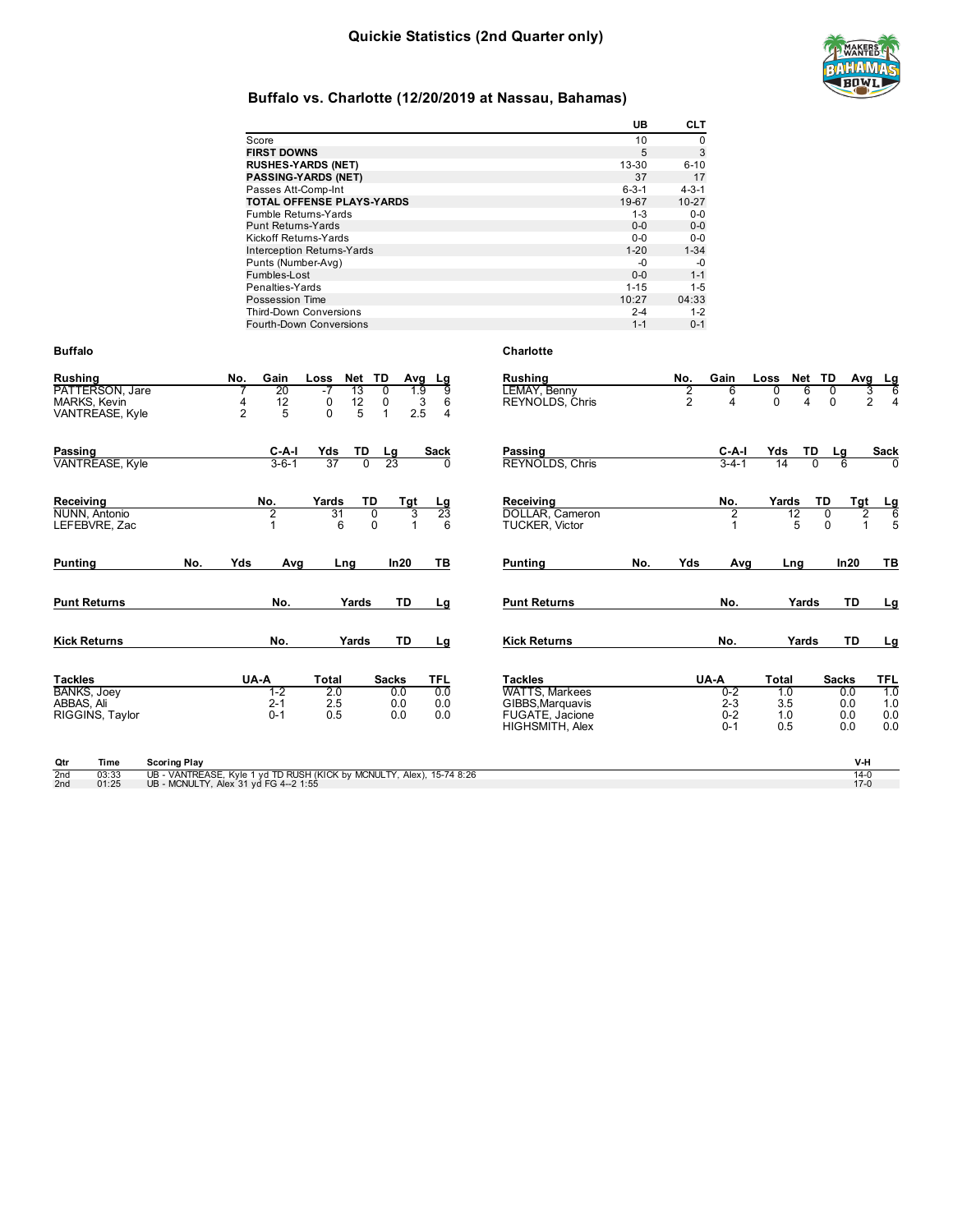

1-10 CLT42 Start of 3rd quarter, clock 15:00, CLT ball on CLT35.

CRUZ, Jonathan kickoff 65 yards to the UB0, touchback.

#### **BUFFALO drive start at 15:00.**

| 1-10    | UB25 | VANTREASE, Kyle pass complete to LEE, Daniel for 6 yards to the UB31, out-of-bounds.                              |   |
|---------|------|-------------------------------------------------------------------------------------------------------------------|---|
| $2 - 4$ | UB31 | PATTERSON, Jare rush for 5 yards to the UB36, 1ST DOWN UB (LYON, Nafees).                                         | R |
| 1-10    |      | UB36 PATTERSON, Jare rush for 2 yards to the UB38 (WATTS, Markees).                                               |   |
| 2-8     | UB38 | VANTREASE, Kyle pass incomplete to NUNN, Antonio.                                                                 |   |
| 3-8     | UB38 | VANTREASE, Kyle pass incomplete to WILSON, Trevor, dropped pass.                                                  |   |
| 4-8     | UB38 | BALTAR, Jackson punt 47 yards to the CLT15, LYON, Nafees return 9 yards to the CLT24 (DAVIS, Evan;WEITZ, Fabian). |   |
|         |      | Drive Summary: 5 plays, 13 yards, 2:16                                                                            |   |

#### **CHARLOTTE drive start at 12:44.**

| 1-10    | CLT24 REYNOLDS, Chris rush for 1 yard to the CLT25.                                                                 |   |
|---------|---------------------------------------------------------------------------------------------------------------------|---|
| 2-9     | CLT25 REYNOLDS, Chris pass complete to CARRIERE, Ryan for 7 yards to the CLT32 (ABBAS, Ali).                        |   |
| $3-2$   | CLT32 REYNOLDS, Chris pass complete to TUCKER, Victor for 5 yards to the CLT37, 1ST DOWN CLT (RUSSELL, Devon;TERRY, | P |
|         | Tim).                                                                                                               |   |
| 1-10    | CLT37 REYNOLDS, Chris pass incomplete to TUCKER, Victor (ABBAS, Ali).                                               |   |
| 2-10    | CLT37 ELDER, M. rush for 7 yards to the CLT44, out-of-bounds (TERRY, Tim).                                          |   |
| $3 - 3$ | CLT44 REYNOLDS, Chris sacked for loss of 1 yard to the CLT43 (RUSSELL, Devon).                                      |   |
| 4-4     | CLT43 REYNOLDS, Chris pass incomplete to ROBERSON, C., QB hurry by MCGEE, Ronald.                                   |   |
|         | Drive Summary: 7 plays, 19 yards, 3:37                                                                              |   |
|         |                                                                                                                     |   |

#### **BUFFALO drive start at 09:07.**

| 1-10    | CLT43 PATTERSON, Jare rush for 9 yards to the CLT34 (LYON, Nafees).                                           |    |
|---------|---------------------------------------------------------------------------------------------------------------|----|
| $2 - 1$ | CLT34 PATTERSON, Jare rush for 2 yards to the CLT32, 1ST DOWN UB (FUGATE, Jacione).                           | R  |
| 1-10    | CLT32 VANTREASE, Kyle pass incomplete to NUNN, Antonio.                                                       |    |
| 2-10    | CLT32 PATTERSON, Jare rush for 6 yards to the CLT26 (WATTS, Markees; SEGURA, Henry).                          |    |
| $3 - 4$ | CLT26 PATTERSON, Jare rush for 3 yards to the CLT23 (OSBORNE, M.;DOCTOR, Tommy).                              |    |
| $4 - 1$ | CLT23 PENALTY CLT offside defense (DOCTOR, Tommy) 5 yards to the CLT18, 1ST DOWN UB.                          | E. |
| 1-10    | CLT18 VANTREASE, Kyle pass complete to LEFEBVRE, Zac for 12 yards to the CLT6, 1ST DOWN UB (FAISON-WALDEN,B). | P  |
| 1-0     | CLT06 PATTERSON, Jare rush for 6 yards to the CLT0, TOUCHDOWN, clock 05:22.                                   |    |
|         |                                                                                                               |    |

**1-0 CLT03 MCNULTY, Alex kick attempt good.**

### **BUFFALO 24, CHARLOTTE 0**

*Drive Summary: 7 plays, 43 yards, 3:45*

MCNULTY, Alex kickoff 65 yards to the CLT0, touchback.

### **CHARLOTTE drive start at 05:22.**

|          | 02:20.                                                                                                                 |   |
|----------|------------------------------------------------------------------------------------------------------------------------|---|
| $2 - 10$ | CLT49 REYNOLDS, Chris pass complete to TUCKER, Victor for 51 yards to the UB0, 1ST DOWN CLT, TOUCHDOWN, clock          | P |
|          | 1-10 CLT49 REYNOLDS, Chris pass incomplete to MCALLISTER, A., QB hurry by WRIGHT, Kadofi, QB hurry by RIGGINS, Taylor. |   |
| 3-1      | CLT47 REYNOLDS, Chris rush for 2 yards to the CLT49, 1ST DOWN CLT (MACK, Ledarius; KOONCE, Malcolm).                   | R |
| $2 - 2$  | CLT46 LEMAY, Benny rush for 1 yard to the CLT47 (WILSON, Eddie).                                                       |   |
|          | 1-10 CLT38 LEMAY, Benny rush for 8 yards to the CLT46 (RUSSELL, Devon).                                                |   |
| $2 - 7$  | CLT28 REYNOLDS, Chris pass complete to ELDER, M. for 10 yards to the CLT38, 1ST DOWN CLT (BANKS, Joev:MACK, Ledarius). | P |
|          | 1-10 CLT25 ELDER, M. rush for 3 yards to the CLT28 (RIGGINS, Taylor).                                                  |   |

1-0 UB03 REYNOLDS, Chris pass attempt failed.

### **BUFFALO 24, CHARLOTTE 6**

*Drive Summary: 7 plays, 75 yards, 3:02*

CRUZ, Jonathan kickoff 40 yards to the UB25, fair catch by MOLINICH, Jake.

#### **BUFFALO drive start at 02:20.**

- 1-10 UB25 MARKS, Kevin rush for 2 yards to the UB27 (GIBBS,Marquavis).
- 2-8 UB27 VANTREASE, Kyle pass incomplete to NUNN, Antonio (OSBORNE, M.).
- 3-8 UB27 VANTREASE, Kyle pass incomplete to NUNN, Antonio.
- 4-8 UB27 BALTAR, Jackson punt 42 yards to the CLT31, downed.

*Drive Summary: 3 plays, 2 yards, 1:04*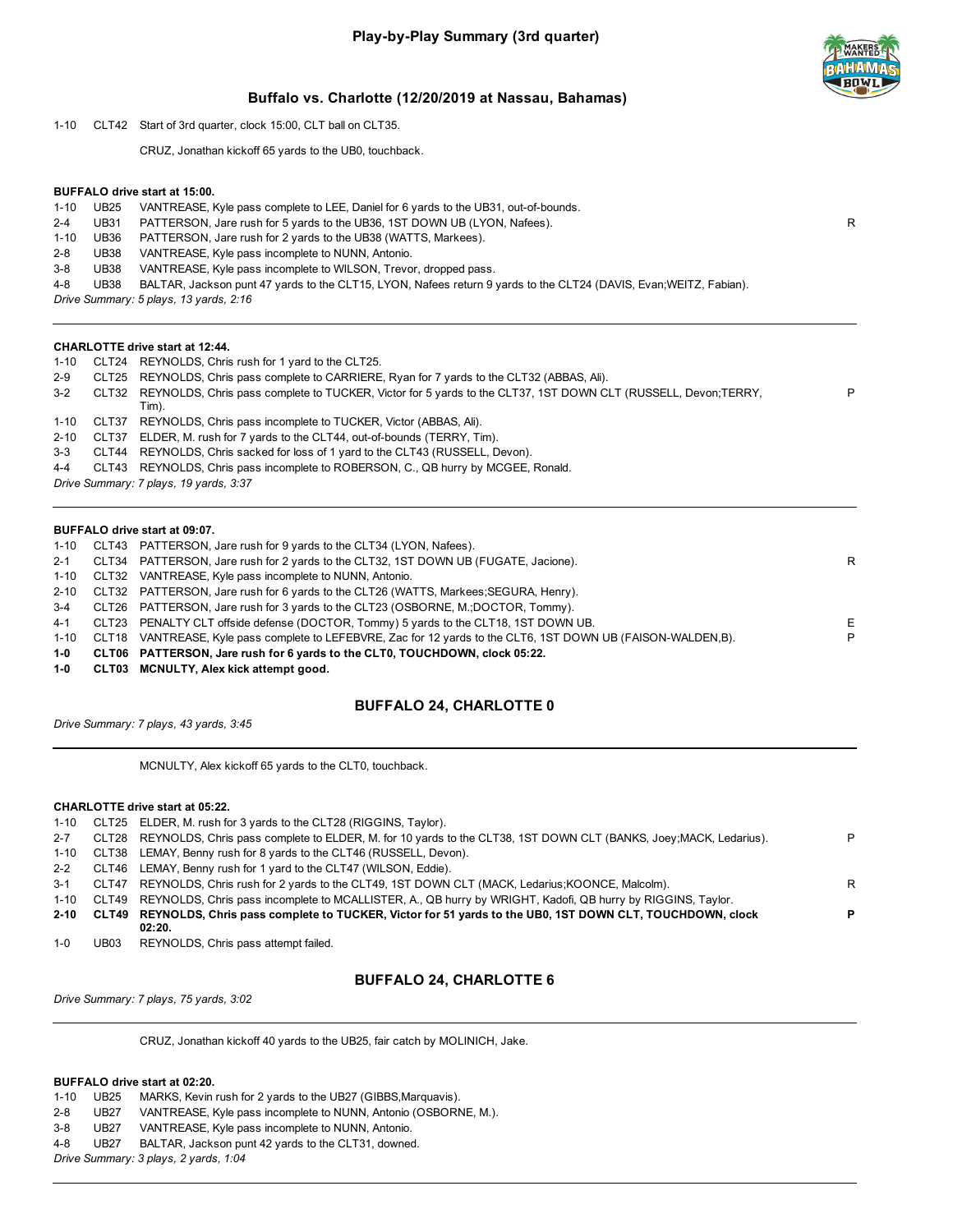### **CHARLOTTE drive start at 01:16.**

1-10 CLT31 TUCKER, Victor rush for 12 yards to the CLT43, 1ST DOWN CLT (ABBAS, Ali;HILL, Tyrone). R

1-10 CLT43 REYNOLDS, Chris sacked for loss of 2 yards to the CLT41 (KOONCE, Malcolm).

### **END OF 3RD QUARTER: BUFFALO 24, CHARLOTTE 6**

|                        |       | Time            |         | 1st Downs |  |  |         | <b>Conversions</b> |          |                  |                  |
|------------------------|-------|-----------------|---------|-----------|--|--|---------|--------------------|----------|------------------|------------------|
| <b>Quarter Summary</b> | Score | Poss            | R P X T |           |  |  | 3rd     | 4th                | Rushina  | <b>Passing</b>   | <b>Penalties</b> |
| Buffalo                |       | $07:05$ 2 1 1 4 |         |           |  |  | $0 - 3$ | $0 - 0$            | $8 - 35$ | $2 - 7 - 0 - 18$ | $0-0$            |
| Charlotte              |       | $07:55$ 2 3 0 5 |         |           |  |  | $2 - 3$ | $0 - 1$            | $9 - 31$ | $4 - 7 - 0 - 73$ | $1-5$            |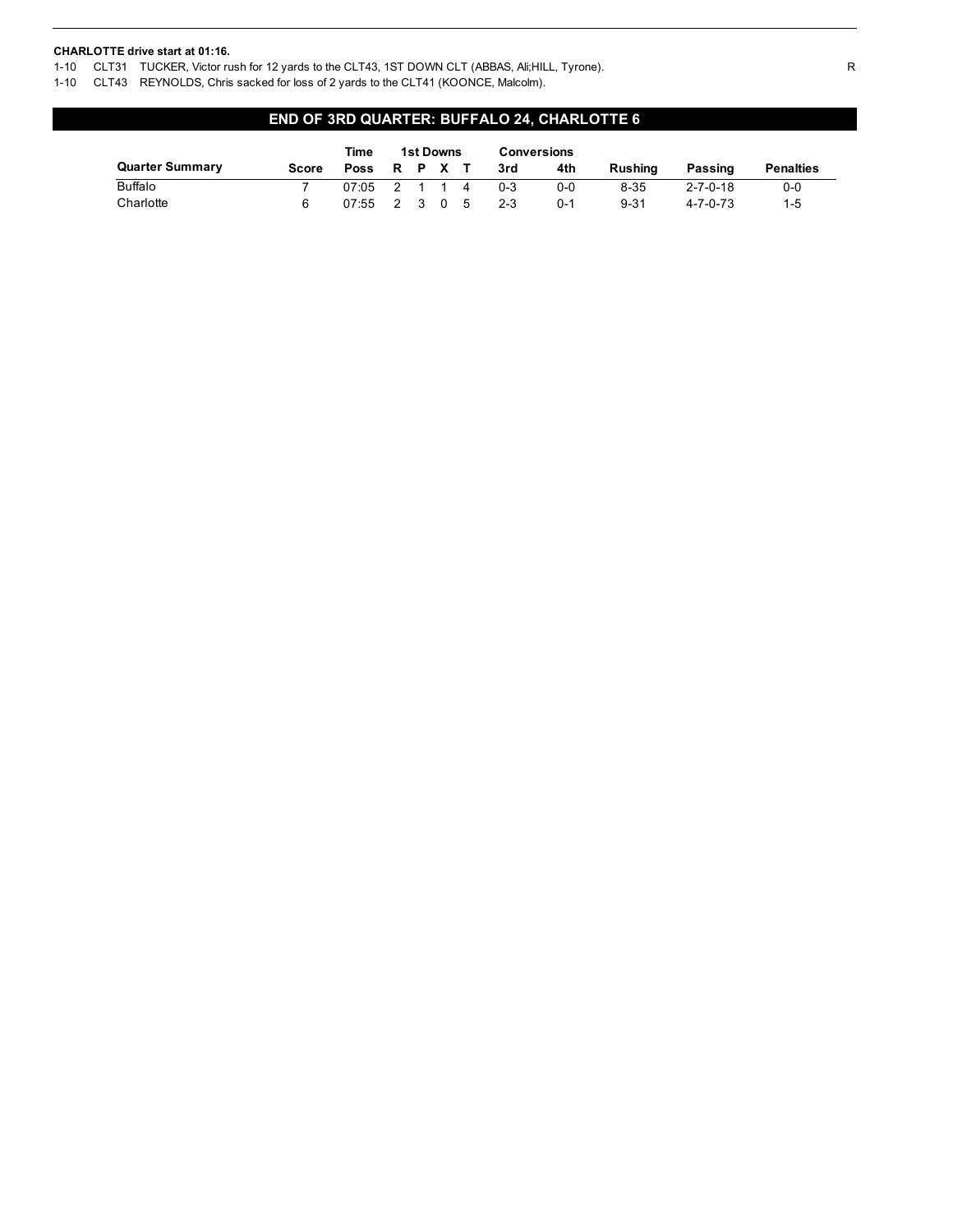

|                                  | UB           | <b>CLT</b>    |
|----------------------------------|--------------|---------------|
| Score                            | 24           | 6             |
| <b>FIRST DOWNS</b>               | 13           | 11            |
| <b>RUSHES-YARDS (NET)</b>        | 30-115       | 25-70         |
| <b>PASSING-YARDS (NET)</b>       | 77           | 133           |
| Passes Att-Comp-Int              | $17 - 8 - 1$ | $16 - 10 - 1$ |
| <b>TOTAL OFFENSE PLAYS-YARDS</b> | 47-192       | 41-203        |
| Fumble Retums-Yards              | $1 - 3$      | $0-0$         |
| Punt Returns-Yards               | $1 - 4$      | $2 - 31$      |
| Kickoff Returns-Yards            | $0 - 0$      | $0-0$         |
| Interception Returns-Yards       | $1 - 20$     | $1 - 34$      |
| Punts (Number-Avg)               | $1 - 39.0$   | $1 - 39.0$    |
| Fumbles-Lost                     | $0 - 0$      | $2 - 2$       |
| Penalties-Yards                  | $1 - 15$     | $3 - 20$      |
| Possession Time                  | 24:5         | 20:55         |
| <b>Third-Down Conversions</b>    | $4 - 10$     | $4 - 9$       |
| Fourth-Down Conversions          | $1 - 1$      | $1 - 3$       |

#### **Buffalo Charlotte**

### **Rushing No. Gain Loss Net TD Lg Avg** PATTERSON, Jare 19 99 -7 92 1 21 4.8 MARKS, Kevin 9 20 -2 18 0 6 2 **Rushing Mo. Gain Loss Net TD Lg Avg**<br>
PATTERSON, Jare 19 99 -7 92 1 21 4.8<br>
MARKS, Kevin 9 20 -2 18 0 6 2<br>
VANTREASE, Kyle 2 5 0 5 1 4 2.5 **Rushing No. Gain Loss Net TD Lg Avg** LEMAY, Benny 11 39 -4 35 0 8 3.2 TUCKER, Victor 1 12 0 12 0 12 12 ELDER, M. 2 10 0 10 0 7 5 REYNOLDS, Chris **Passing C-A-I Yds TD Lg Sack** VANTREASE, Kyle 8-16-1 77 1 23 0 **Passing C-A-I Yds TD Lg Sack** REYNOLDS, Chris 10-16-1 127 1 51 2 **Receiving No. Yds TD Tgt Lg** NUNN, Antonio 5 53 1 10 23 LEFEBVRE, Zac 2 18 0 2 12 LEE, Daniel 1 6 0 1 6 **Receiving No. Yds TD Tgt Lg** RINGWOOD, Tyler 1 7 0 1 7 DOLLAR, Cameron 4 48 0 4 29 TUCKER, Victor 3 61 1 5 51 POLLAR, Cameron<br>
TUCKER, Victor<br>
TUCKER, Victor<br>
ELDER, M. 1 10 0 2 10 **Punting No. Yds Avg Lg In20 TB** BALTAR, Jackson 3 128 42.7 47 0 0 **Punting No. Yds Avg Lg In20 TB** BOWLER, Connor 1 39 39.0 39 0 0 **Punt Returns No. Yards TD Lg** NUNN, Antonio **Punt Returns**<br> **No. Yards TD Lg**<br> **No. Yards TD Lg**<br>  $\frac{2}{31}$  0 22 LYON, Nafees **Kick Returns No. Yards TD Lg Kick Returns No. Yards TD Lg Tackles UA-A Total Sacks TFL** BANKS, Joey 3-4 5.0 0.0 0.0 ABBAS, Ali 3-3 4.5 0.0 0.0 RUSSELL, Devon 3-4 5.0 1.0 1.0 RIGGINS, Taylor 2-3 3.5 0.0 1.0 **Tackles UA-A Total Sacks TFL** WATTS, Markees 1-6 4.0 0.0 1.0 GIBBS,Marquavis 4-4 6.0 0.0 2.0 FUGATE, Jacione 2-3 3.5 0.0 0.0 HIGHSMITH, Alex 0-3 1.5 0.0 0.0 **Qtr Time Scoring Play V-H**

| 1st | 09:12 | UB - NUNN, Antonio 12 yd TD PASS from VANTREASE, Kyle (KICK by MCNULTY, Alex), 7-61 3:11 |          |
|-----|-------|------------------------------------------------------------------------------------------|----------|
| 2nd | 03:33 | UB - VANTREASE, Kyle 1 yd TD RUSH (KICK by MCNULTY, Alex), 15-74 8:26                    | $14 - 0$ |
| 2nd | 01:25 | UB - MCNULTY, Alex 31 vd FG 4--2 1:55                                                    | $17-0$   |
| 3rd | 05:22 | UB - PATTERSON, Jare 6 vd TD RUSH (KICK by MCNULTY, Alex), 7-43 3:45                     | $24-0$   |
| 3rd | 02:20 | CLT - TUCKER, Victor 51 yd TD PASS from REYNOLDS, Chris 7-75 3:02                        | $24-6$   |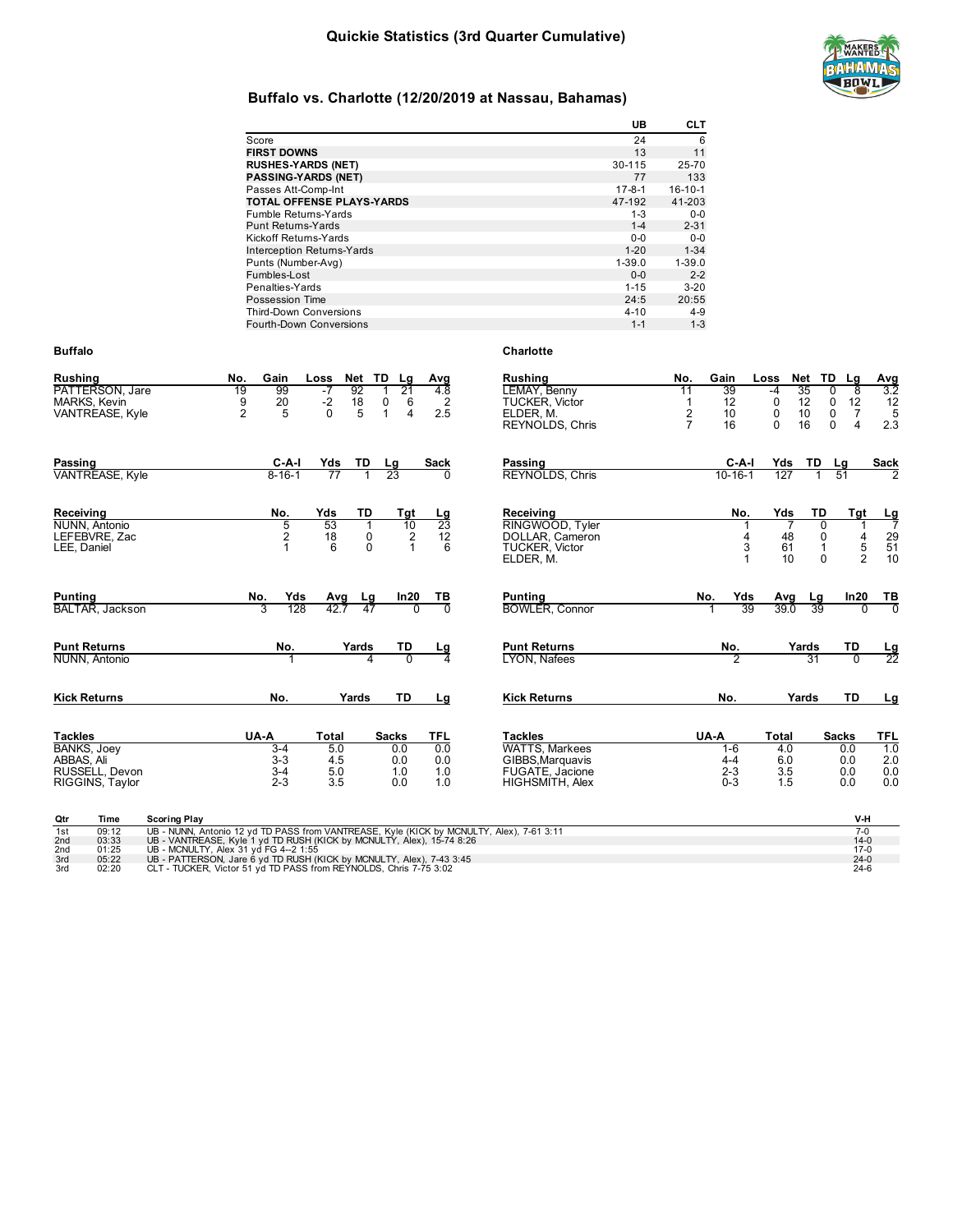

**UB CLT**

### **Buffalo vs. Charlotte (12/20/2019 at Nassau, Bahamas)**

| Punting<br>BALTAR, Jackson                                 | Yds<br>No.<br>89<br>$\overline{2}$                                                                 | Avg<br>Lng<br>44.5                                      | ln 20<br>47                                                                           | TВ                              | <b>Punting</b>                                                                                | No.                                                      | Yds                                                       | Avg                                   | Lng                                                             | In20                                     | TВ                                                                         |
|------------------------------------------------------------|----------------------------------------------------------------------------------------------------|---------------------------------------------------------|---------------------------------------------------------------------------------------|---------------------------------|-----------------------------------------------------------------------------------------------|----------------------------------------------------------|-----------------------------------------------------------|---------------------------------------|-----------------------------------------------------------------|------------------------------------------|----------------------------------------------------------------------------|
| Receiving<br>NUNN, Antonio<br>LEFEBVRE, Zac<br>LEE, Daniel | No.<br>0<br>$\mathbf 1$<br>$\mathbf{1}$                                                            | Yards<br>$\Omega$<br>12<br>6                            | TD<br>Tgt<br>$\Omega$<br>4<br>$\mathbf 0$<br>$\mathbf{1}$<br>$\Omega$<br>$\mathbf{1}$ | Lg<br>12<br>6                   | Receiving<br><b>TUCKER, Victor</b><br>ELDER, M.                                               |                                                          |                                                           | No.<br>$\overline{2}$<br>$\mathbf{1}$ | Yards<br>TD<br>56<br>10                                         | Tgt<br>3<br>$\Omega$<br>$\mathbf{1}$     | $\frac{Lg}{51}$<br>10                                                      |
| Passing<br>VANTREASE, Kyle                                 | C-A-I<br>$2 - 6 - 0$                                                                               | TD<br>Yds<br>18<br>$\overline{0}$                       | Lg<br>12                                                                              | Sack<br>$\overline{0}$          | Passing<br><b>REYNOLDS, Chris</b>                                                             |                                                          |                                                           | C-A-I<br>$4 - 7 - 0$                  | Yds<br>TD<br>70<br>1                                            | Lg<br>51                                 | Sack<br>2                                                                  |
| Buffalo<br>Rushing<br>PATTERSON, Jare<br>MARKS, Kevin      | Gain<br>No.<br>33<br>2<br>1                                                                        | Net TD<br>Loss<br>0<br>33<br>0<br>2                     | Avg<br>4.7<br>-1<br>0                                                                 | _Lg<br>9<br>$\overline{2}$<br>2 | Charlotte<br>Rushing<br>LEMAY, Benny<br><b>TUCKER, Victor</b><br>ELDER, M.<br>REYNOLDS, Chris |                                                          | No.<br>2<br>1<br>$\overline{2}$<br>$\overline{2}$         | Gain<br>9<br>12<br>10<br>3            | Net TD<br>Loss<br>9<br>0<br>12<br>0<br>0<br>10<br>$\Omega$<br>3 | Avg<br>0<br>0<br>$\mathbf 0$<br>$\Omega$ | Lg<br>8<br>4.5<br>12<br>12<br>5<br>$\overline{7}$<br>$\overline{2}$<br>1.5 |
|                                                            | Punts (Number-Avg)<br>Fumbles-Lost<br>Penalties-Yards<br>Possession Time<br>Third-Down Conversions | Fourth-Down Conversions                                 |                                                                                       |                                 |                                                                                               | 2-44.5<br>$0-0$<br>$0-0$<br>07:05<br>$0 - 3$<br>$0-0$    | -0<br>$0-0$<br>$1-5$<br>07:55<br>$2 - 3$<br>$0 - 1$       |                                       |                                                                 |                                          |                                                                            |
|                                                            | Passes Att-Comp-Int<br>Fumble Retums-Yards<br>Punt Returns-Yards<br>Kickoff Returns-Yards          | TOTAL OFFENSE PLAYS-YARDS<br>Interception Returns-Yards |                                                                                       |                                 |                                                                                               | $7 - 2 - 0$<br>15-53<br>$0-0$<br>$0-0$<br>$0-0$<br>$0-0$ | $7 - 4 - 0$<br>16-104<br>$0-0$<br>$1-9$<br>$0-0$<br>$0-0$ |                                       |                                                                 |                                          |                                                                            |
|                                                            | <b>FIRST DOWNS</b><br><b>RUSHES-YARDS (NET)</b><br><b>PASSING-YARDS (NET)</b>                      |                                                         |                                                                                       |                                 |                                                                                               | $\overline{7}$<br>$\overline{4}$<br>$8 - 35$<br>18       | 5<br>9-31<br>73                                           |                                       |                                                                 |                                          |                                                                            |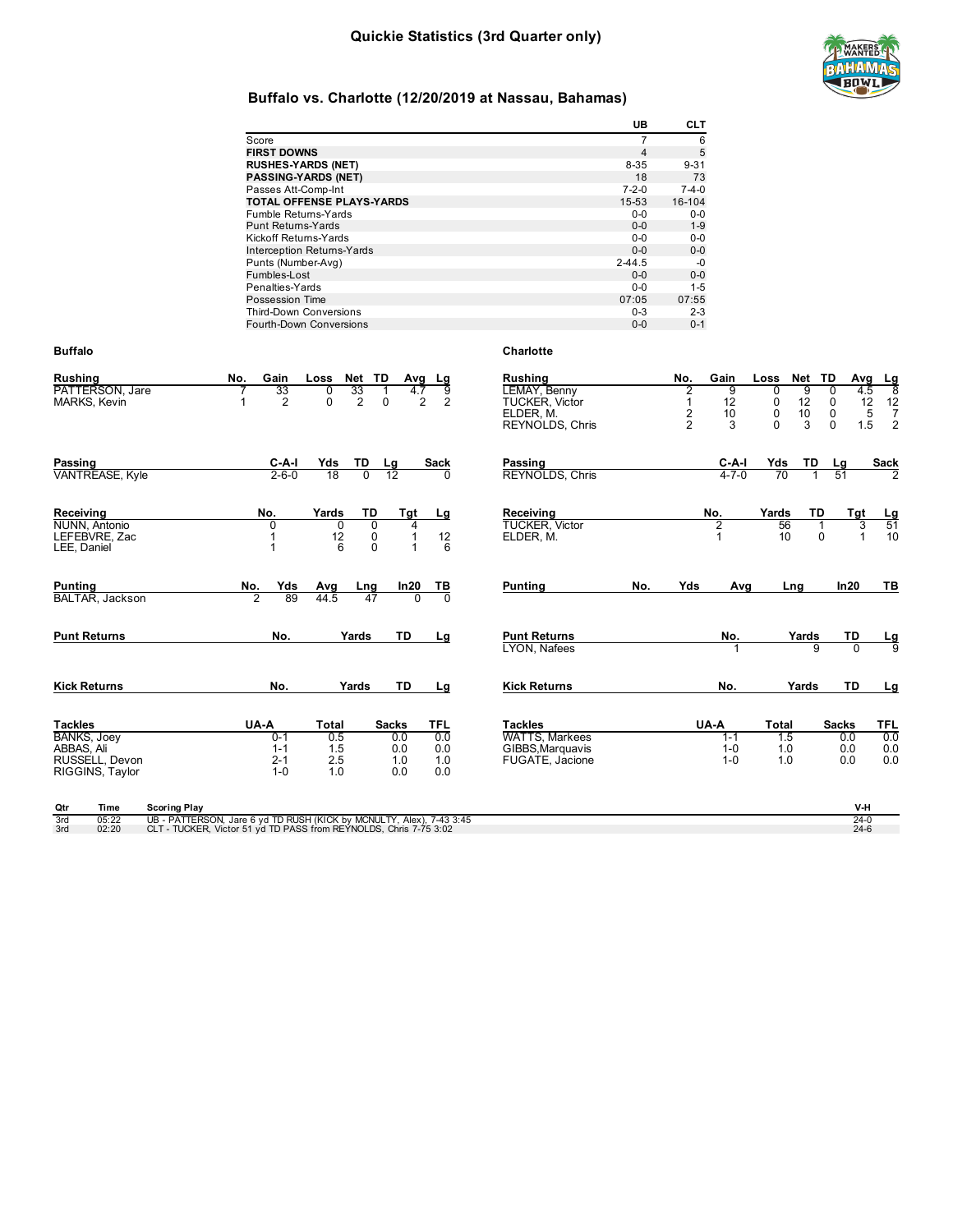

|          |             | 2-12 CLT41 Start of 4th quarter, clock 15:00.                                                                  |  |
|----------|-------------|----------------------------------------------------------------------------------------------------------------|--|
| $2 - 12$ |             | CLT41 LEMAY, Benny rush for 4 yards to the CLT45 (KOONCE, Malcolm: WILSON, Eddie).                             |  |
| 3-8      |             | CLT45 REYNOLDS, Chris rush for 8 yards to the UB47, 1ST DOWN CLT (PATTERSON, Jame; ONWUKA, Chibuez).           |  |
| 1-10     | UB47        | REYNOLDS, Chris rush for 2 yards to the UB45 (BANKS, Joey; OTWINOWSKI, Mat).                                   |  |
| 2-8      | UB45        | REYNOLDS, Chris pass complete to RINGWOOD, Tyler for 25 yards to the UB20, 1ST DOWN CLT, out-of-bounds (BANKS, |  |
|          |             | $Joe$ ).                                                                                                       |  |
| $1 - 10$ | <b>UB20</b> | LEMAY, Benny rush for 6 yards to the UB14 (RIGGINS, Taylor).                                                   |  |
| $2 - 4$  | UB14        | REYNOLDS, Chris pass incomplete to LEMAY, Benny.                                                               |  |
| $3 - 4$  | UB14        | REYNOLDS, Chris sacked for loss of 1 yard to the UB15 (WILSON, Eddie).                                         |  |

**4-5 UB15 CRUZ, Jonathan field goal attempt from 32 GOOD, clock 10:50.**

### **BUFFALO 24, CHARLOTTE 9**

*Drive Summary: 10 plays, 54 yards, 5:26*

CRUZ, Jonathan kickoff 46 yards to the UB19, fair catch by NUNN, Antonio.

### **BUFFALO drive start at 10:50.**

| $1 - 10$ | <b>UB25</b>       | PATTERSON, Jare rush for 7 yards to the UB32 (WATTS, Markees; FUGATE, Jacione).           |    |
|----------|-------------------|-------------------------------------------------------------------------------------------|----|
| $2 - 3$  | <b>UB32</b>       | PATTERSON, Jare rush for 2 yards to the UB34 (HIGHSMITH, Alex).                           |    |
| $3 - 1$  | <b>UB34</b>       | PATTERSON, Jare rush for 5 yards to the UB39, 1ST DOWN UB (HIGHSMITH, Alex).              | R. |
| $1 - 10$ | <b>UB39</b>       | PATTERSON, Jare rush for 9 yards to the UB48 (WATTS, Markees).                            |    |
| $2 - 1$  | <b>UB48</b>       | PATTERSON, Jare rush for 2 yards to the 50 yardline, 1ST DOWN UB (HIGHSMITH, Alex).       | R  |
| $1 - 10$ | <b>UB50</b>       | PATTERSON, Jare rush for 7 yards to the CLT43 (WATTS, Markees; HIGHSMITH, Alex).          |    |
| $2 - 3$  | CLT43             | PENALTY UB unsportsmanlike conduct (TODD, Carlton) 15 yards to the UB42.                  |    |
| $2 - 18$ | <b>UB42</b>       | PATTERSON, Jare rush for 1 yard to the UB43 (OSBORNE, M.; MARTIN, Luke).                  |    |
| $3 - 17$ | <b>UB43</b>       | PATTERSON, Jare rush for 19 yards to the CLT38, 1ST DOWN UB (GIBBS, Marquavis).           | R. |
| $1 - 10$ | CLT38             | PATTERSON, Jare rush for 13 yards to the CLT25, 1ST DOWN UB (SEGURA, Henry).              | R  |
| $1 - 10$ | CLT25             | MARKS, Kevin rush for no gain to the CLT25 (SHARPE, Jaylon).                              |    |
| $2 - 10$ | CLT25             | Timeout Charlotte, clock 04:12.                                                           |    |
| $2 - 10$ | CLT25             | MARKS, Kevin rush for 7 yards to the CLT18 (WATTS, Markees; FUGATE, Jacione).             |    |
| $3 - 3$  | CLT18             | Timeout Charlotte, clock 04:00.                                                           |    |
| $3 - 3$  | CLT18             | MARKS, Kevin rush for 2 yards to the CLT16 (MARTIN, Luke).                                |    |
| $4 - 1$  | CLT16             | Timeout Charlotte, clock 03:56.                                                           |    |
| 4-1      | CLT16             | Timeout Buffalo, clock 03:56.                                                             |    |
| 4-1      | CLT16             | PATTERSON, Jare rush for 1 yard to the CLT15, 1ST DOWN UB (MARTIN, Luke; HORNE, Timmy).   | R. |
| $1 - 10$ | CLT15             | PATTERSON, Jare rush for 2 yards to the CLT13 (SHARPE, Jaylon; MARTIN, Luke).             |    |
| $2 - 8$  | CLT <sub>13</sub> | PATTERSON, Jare rush for 3 yards to the CLT10 (FUGATE, Jacione; SHARPE, Jaylon).          |    |
| $3 - 5$  |                   | CLT10 PATTERSON, Jare rush for 10 yards to the CLT0, 1ST DOWN UB, TOUCHDOWN, clock 01:43. | R  |
| $1-0$    |                   | CLT03 MCNULTY, Alex kick attempt good.                                                    |    |

### **BUFFALO 31, CHARLOTTE 9**

*Drive Summary: 16 plays, 75 yards, 9:07*

MCNULTY, Alex kickoff 64 yards to the CLT1, fair catch by MCALLISTER, A..

### **CHARLOTTE drive start at 01:43.**

|      |                                                                                                     | P                                                                                                                                                                                                                                                                                                                                                                                                                                                                  |
|------|-----------------------------------------------------------------------------------------------------|--------------------------------------------------------------------------------------------------------------------------------------------------------------------------------------------------------------------------------------------------------------------------------------------------------------------------------------------------------------------------------------------------------------------------------------------------------------------|
|      |                                                                                                     |                                                                                                                                                                                                                                                                                                                                                                                                                                                                    |
|      |                                                                                                     |                                                                                                                                                                                                                                                                                                                                                                                                                                                                    |
|      |                                                                                                     |                                                                                                                                                                                                                                                                                                                                                                                                                                                                    |
| UB42 | REYNOLDS, Chris pass complete to RINGWOOD, Tyler for 7 yards to the UB35, 1ST DOWN CLT (OTWINOWSKI, | P                                                                                                                                                                                                                                                                                                                                                                                                                                                                  |
|      | Mat;ABBAS, Ali).                                                                                    |                                                                                                                                                                                                                                                                                                                                                                                                                                                                    |
| UB35 | Timeout Buffalo, clock 00:03.                                                                       |                                                                                                                                                                                                                                                                                                                                                                                                                                                                    |
| UB35 | REYNOLDS, Chris sacked for loss of 9 yards to the UB44 (MACK, Ledarius).                            |                                                                                                                                                                                                                                                                                                                                                                                                                                                                    |
|      |                                                                                                     | CLT25 REYNOLDS, Chris pass complete to RINGWOOD, Tyler for 6 yards to the CLT31 (WRIGHT, Kadofi;ABBAS, Ali).<br>CLT31 REYNOLDS, Chris pass complete to RINGWOOD, Tyler for 19 yards to the 50 yardline, 1ST DOWN CLT (ABBAS, Ali).<br>CLT50 REYNOLDS, Chris pass incomplete to RINGWOOD, Tyler.<br>CLT50 REYNOLDS, Chris pass incomplete to ELDER, M., dropped pass.<br>CLT50 REYNOLDS, Chris pass complete to ELDER, M. for 8 yards to the UB42 (WRIGHT, Kadofi). |

2-19 UB44 End of game, clock 00:00.

*Drive Summary: 7 plays, 31 yards, 1:43*

## **FINAL SCORE - : BUFFALO 31, CHARLOTTE 9**

|                        |       | Time          | <b>1st Downs</b> |             |     |   | <b>Conversions</b> |         |          |                  |                  |
|------------------------|-------|---------------|------------------|-------------|-----|---|--------------------|---------|----------|------------------|------------------|
| <b>Quarter Summary</b> | Score | <b>Poss</b>   |                  | R P X T     |     |   | 3rd                | 4th     | Rushina  | Passing          | <b>Penalties</b> |
| <b>Buffalo</b>         |       | 09:07 6 0 0 6 |                  |             |     |   | $3-4$              | $1 - 1$ | 16-90    | $---$            | $1 - 15$         |
| Charlotte              |       | 05:53         |                  | $1 \quad 3$ | - 0 | 4 | $1 - 3$            | $1 - 1$ | $6 - 10$ | $5 - 8 - 0 - 65$ | $0-0$            |